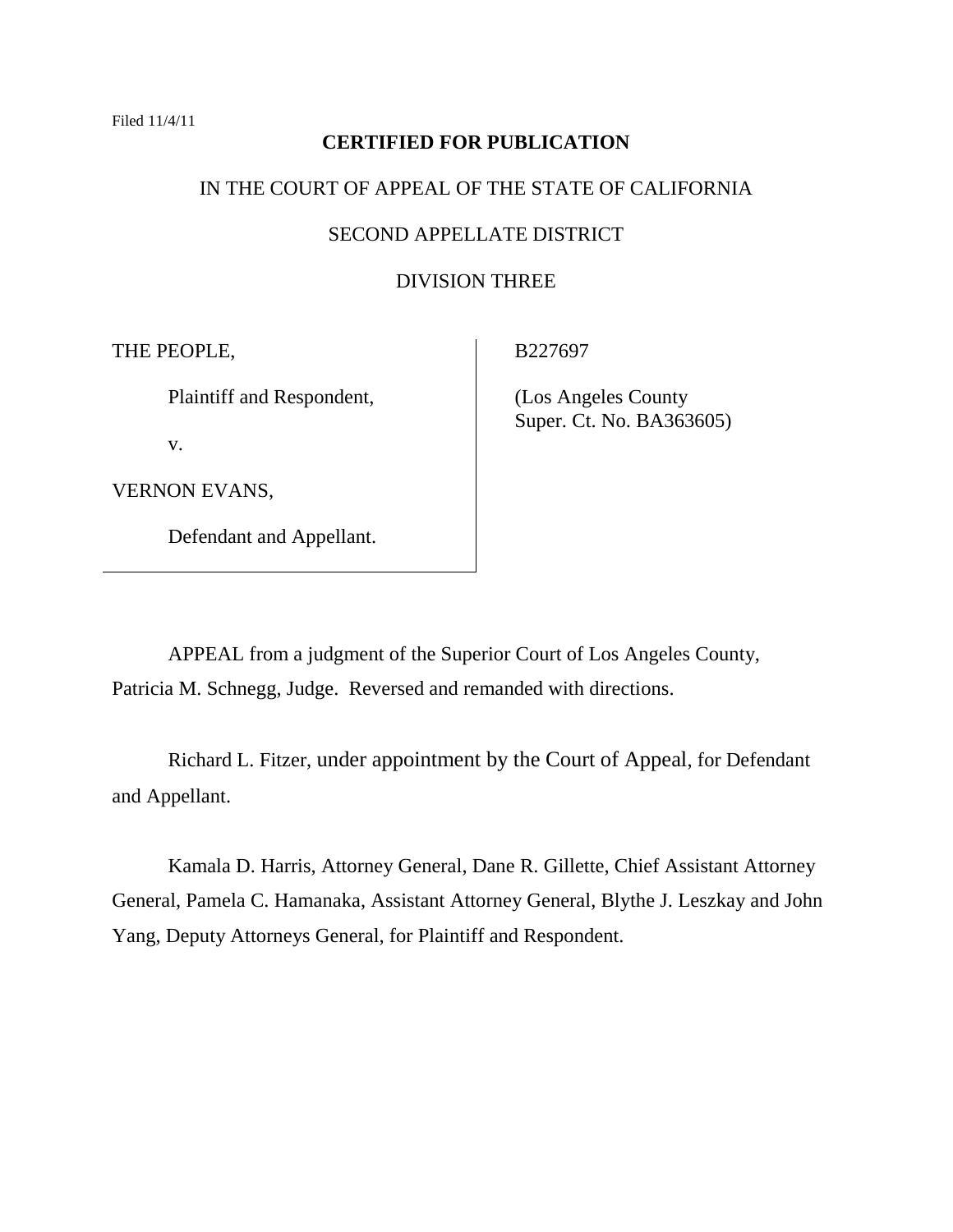#### INTRODUCTION

Officers stopped defendant and appellant Vernon Evans after they observed him commit traffic violations. When Evans refused to comply with a command to exit his automobile, officers broke the vehicle's window, tased and pepper-sprayed him, forcibly removed him from the car, and arrested him for interfering with a police investigation. A warrantless search of the vehicle at the scene revealed 11 empty sandwich baggies and \$65 in cash, but no contraband. A second warrantless search of the car at an impound yard revealed cocaine hidden in an air vent. After the trial court denied Evans's motion to suppress the baggies, cash, and cocaine, Evans pleaded no contest to violating Health and Safety Code section 11352, subdivision (a). Because the searches of his vehicle were not authorized under either the search incident to arrest exception to the warrant requirement (*Arizona v. Gant* (2009) \_\_ U.S. \_\_ [129 S.Ct. 1710] (*Gant*)) or the automobile exception, they violated the Fourth Amendment. Accordingly, we reverse.

## FACTUAL AND PROCEDURAL BACKGROUND

An information filed on November 19, 2009, charged Evans with the sale, transport, or offer to sell a controlled substance (Health & Saf. Code, § 11352, subd. (a)) (count 1); possession of cocaine base for sale (Health & Saf. Code, § 11351.5) (count 2); and misdemeanor resisting, obstructing, or delaying an officer (Pen. Code, § 148, subd. (a)(1)) (count 3). It was further alleged that Evans had served two prior prison terms within the meaning of Penal Code section 667.5, subdivision (b).

1. *Motion to suppress.*

Evans moved to suppress evidence on the ground that the warrantless searches of his vehicle violated the Fourth Amendment. (Pen. Code, § 1538.5.) A hearing was conducted, at which the following evidence was adduced.

a. *People's evidence.* 

On the evening of September 27, 2009, Los Angeles Police Department (L.A.P.D.) Gang Enforcement Officer Kevin Currie and his partner, Officer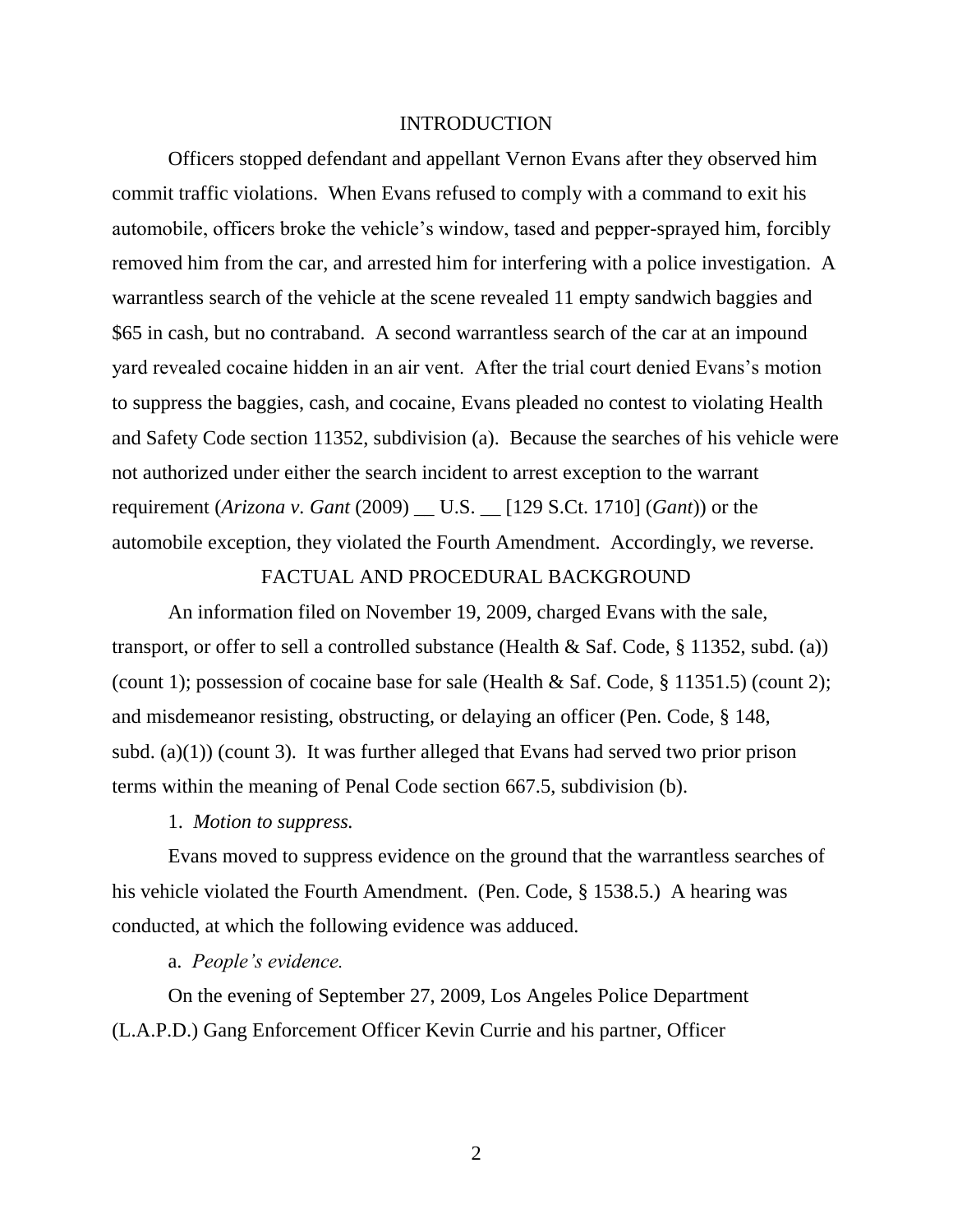Prodigalidad,**<sup>1</sup>** were on patrol in Los Angeles when they observed Evans driving a black car northbound on West Boulevard, approaching Slauson Avenue. Evans turned eastbound on Slauson without signaling, a violation of the Vehicle Code. Evans's driving was erratic. When making the turn onto Slauson, Evans entered the middle of the second lane. He veered to the left, veered to the right, veered back to the left, and then veered so far to the right that he nearly hit the curb. He made a right turn onto Brynhurst Avenue, again veering to the left and then to the right. Evans stopped "on the curb just south of Slauson."

Due to Evans's erratic driving and the traffic violation, Officers Currie and Prodigalidad pulled up immediately behind Evans's car and exited their patrol vehicle. Currie approached the driver's side, while Prodigalidad approached the opposite side, where passenger Maurice Cash was seated. Evans appeared "very nervous." He was attempting to use a cellular telephone, and his hands were shaking. Currie told Evans to put the phone down, turn off the engine, and roll down his window. Evans complied, partially opening the window.

Evans's nervousness, coupled with the facts that the stop occurred at night, in an area claimed as the territory of the Rolling 60's criminal street gang, prompted Currie to ask Evans to step out of the car. Evans did not comply, but instead asked why he had been stopped. Currie explained the basis for the stop. Currie and Evans "went back and forth," with Currie asking Evans to exit the vehicle at least 10 times, and Evans repeatedly asking why he had been stopped. Evans asked to speak to a supervisor. Currie replied that a supervisor was on the way. Evans's reluctance to exit the vehicle appeared unusual to Currie; in his experience, most motorists comply with a direction to exit their cars "once you explain everything to them as [he] did." As Currie and Evans conversed, Evans continued to appear exceptionally nervous. Evans's voice "shuddered" and cracked. His hands continued to shake. Currie––who had been an officer for more

**<sup>1</sup>** Officer Prodigalidad's first name is not reflected in the record.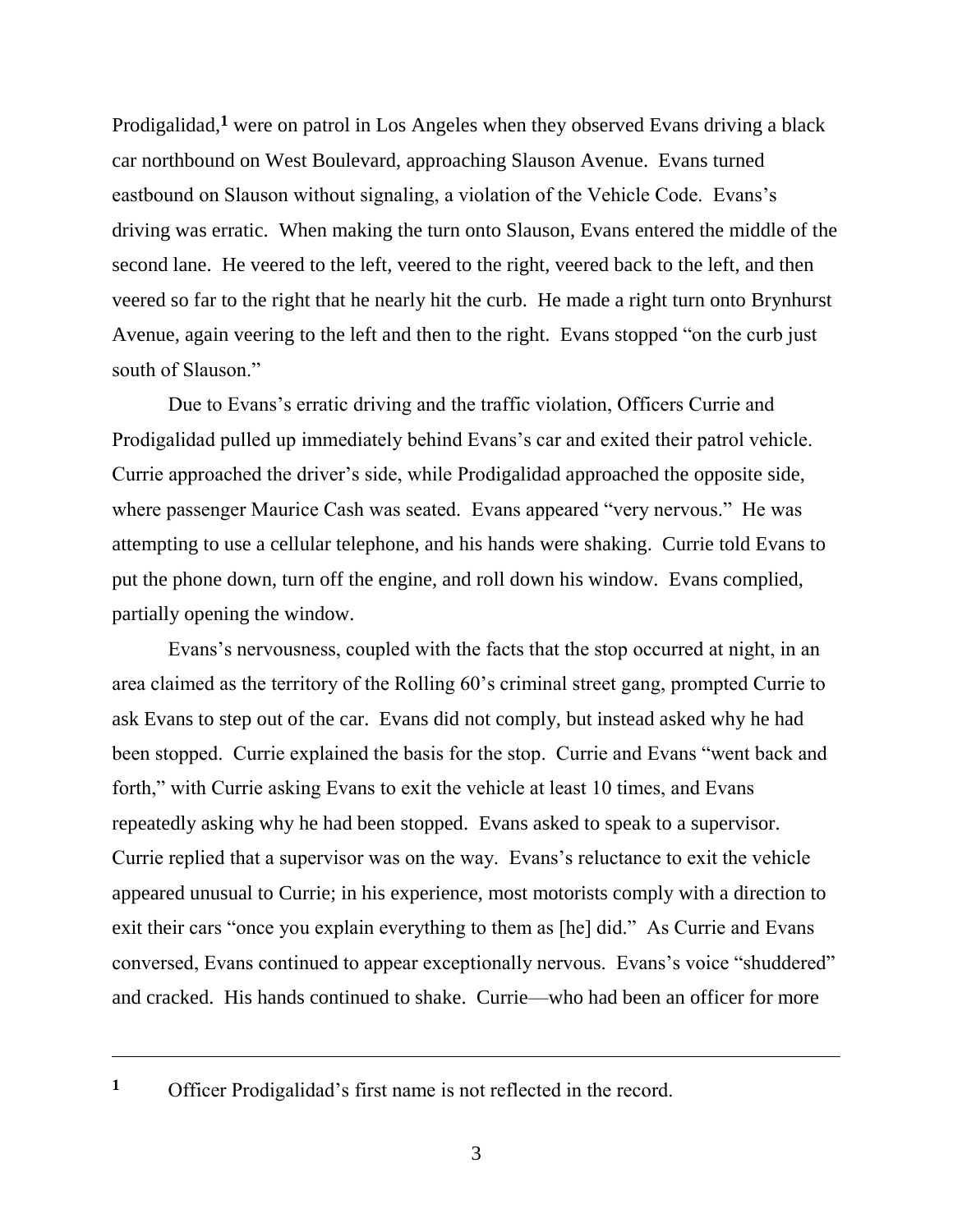than eight years and had conducted over 1,000 traffic stops––explained that Evans "appeared more nervous than most people I've ever come in contact with on a traffic stop." Evans's refusal to exit his car indicated to Currie that "something was wrong."

Currie told Evans he would use pepper spray or a taser if Evans continued to refuse to get out of his car. Evans continued to refuse. When additional police units arrived approximately 10 minutes later, Currie sprayed a small amount of oleoresin capsicum spray into the car through the window, which was open approximately one-half inch. Evans rolled up the window and remained in the car, staring forward. Another officer broke the driver's side window. Evans was tased and removed from the car. He was placed face down on the ground, with officers on top of him, and arrested for interfering with an investigation (Pen. Code, § 148) based on his refusal to exit his automobile.

After Evans was immobilized on the ground, Officer Prodigalidad searched Evans's car. He discovered 11 clear, empty sandwich baggies and approximately \$65 in cash in the vehicle's front center console. The car was taken to the police impound yard. Evans was apparently taken to the hospital.

Approximately 10 minutes after leaving the scene, Officer Currie arrived at the police station and performed background checks on Evans and Cash. Within five minutes he learned that Cash was on parole, Evans had previously been on probation, and Evans had previously been arrested for murder.**<sup>2</sup>** Police conducting a search of Evans's vehicle related to that earlier arrest had discovered a firearm in the car's air vent. After Currie ascertained that Prodigalidad had not searched the vehicle's air vents, both officers went to the impound yard and conducted a second search of the car, where they discovered rock cocaine in the air vent. Their decision to search was due to Evans's behavior, the "totality" of circumstances of the traffic stop, and the fact that a gun had previously been discovered in the air vent of Evans's vehicle.

**<sup>2</sup>** It appears that Evans was not charged with the murder.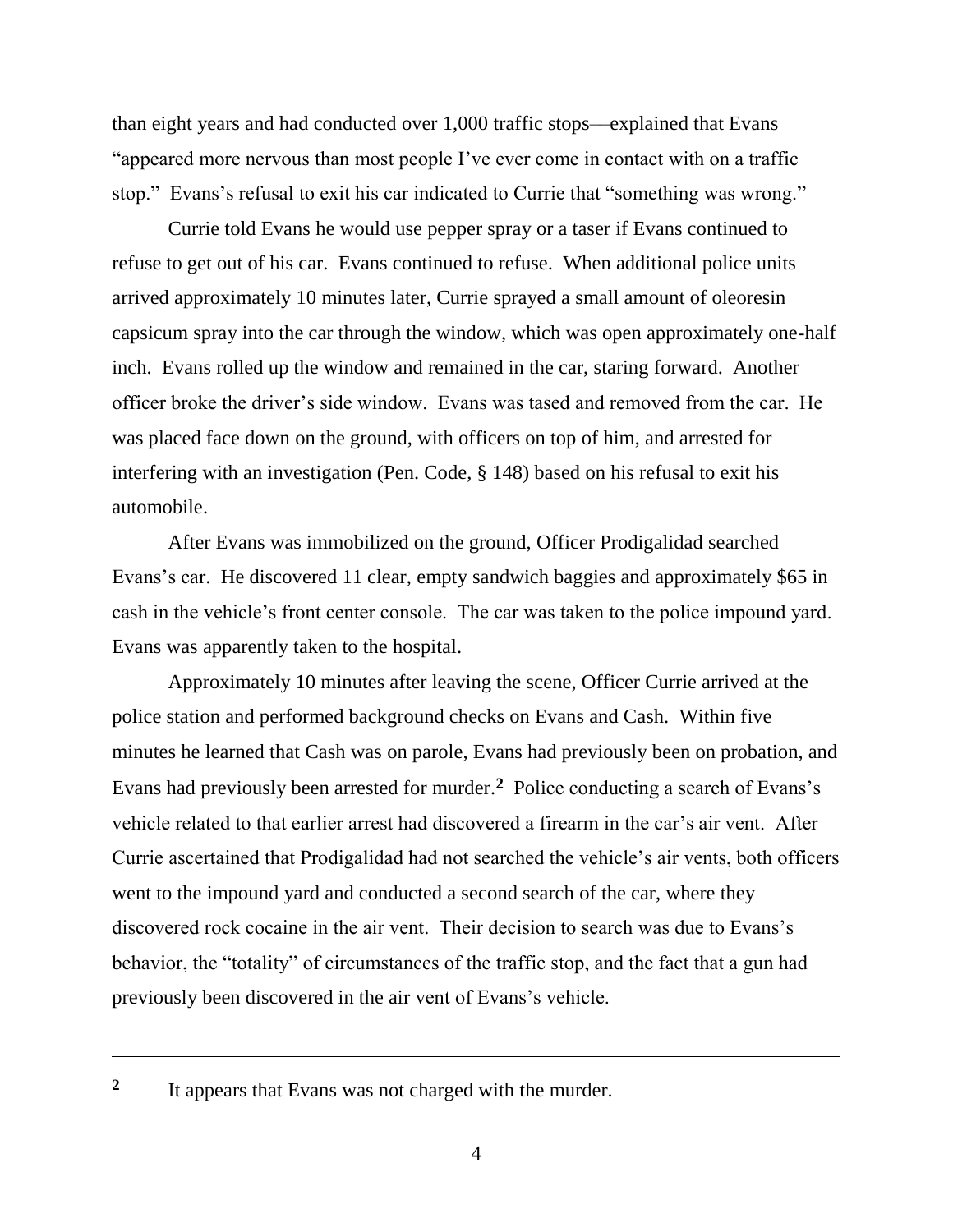## b. *Defense evidence.*

The general manager of the tow yard testified that Evans's vehicle had been inventoried by a company employee assigned to drive the car from the site of the stop to the yard. That inventory listed only the items which were in plain view in the car. The inventory did not list cocaine.

According to defense counsel's representation at the hearing below, Evans picked the car up from the impound lot the following day.

# c. *The trial court's ruling.*

The trial court concluded that the initial search of the vehicle was justified as a warrantless search incident to arrest. The court explained, "We have the search of the vehicle incident to arrest when Mr. Evans refused to get out of the car" and "that is an appropriate search under the circumstances  $\dots$ ." The court further concluded that the second search at the impound yard was justified under the "automobile exception" to the Fourth Amendment's warrant requirement. In the court's view, Evans's extreme nervousness, his unwillingness to exit the vehicle, the baggies found in the console, his history of hiding a gun in a vehicle's air vent, and his passenger's parole status, established probable cause for the officers to believe contraband or evidence of a crime was present in the car. Although the vehicle was in an impound lot, Evans, or his representative, was free to reclaim it at any time. Accordingly, the court denied the motion to suppress.

## 2. *Guilty plea and sentence.*

After his motion to suppress was denied, Evans pleaded no contest to count 1, the sale, transportation, or offer to sell a controlled substance (Health & Saf. Code, § 11352, subd. (a)). Pursuant to a negotiated disposition, the trial court suspended imposition of sentence and placed Evans on probation for a period of one year pursuant to Proposition 36, on condition he serve four days in county jail, with credit for four days served. The court dismissed the remaining two counts and imposed a restitution fine, a suspended probation restitution fine, a court security fee, a criminal conviction assessment, a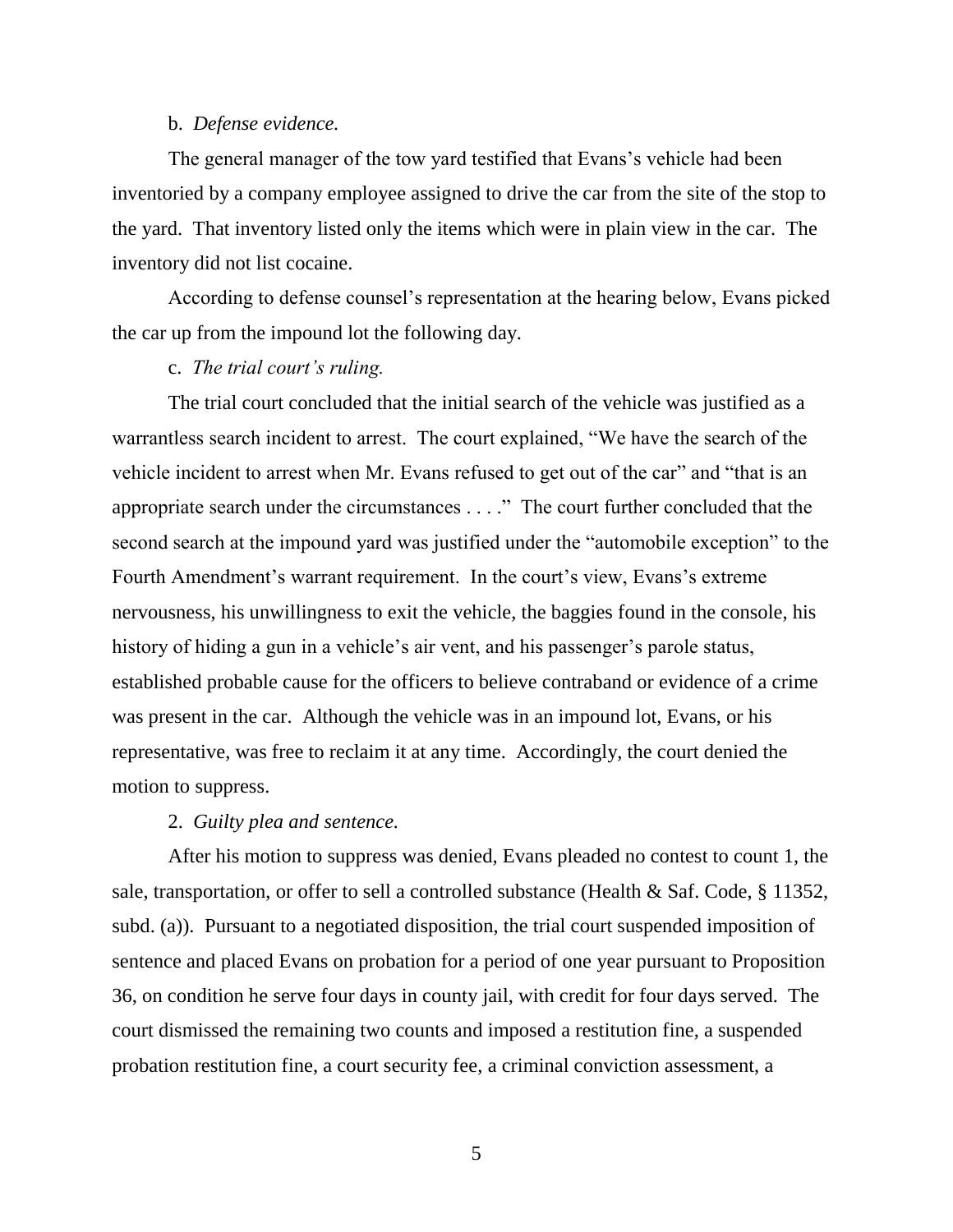laboratory analysis fee, and a related penalty assessment. Evans appeals, urging that the trial court erred by denying the suppression motion.

### DISCUSSION

# 1. *Applicable legal principles and standard of review.*

The Fourth Amendment guarantees the right to be free of unreasonable searches and seizures by law enforcement personnel. (U.S. Const., 4th Amend.; *Davis v. United States* (2011) \_\_ U.S. \_\_ [131 S.Ct. 2419, 2423, 2426, 180 L.Ed.2d 285] (*Davis*); *People v. Diaz* (2011) 51 Cal.4th 84, 90.) Warrantless searches are presumed to be unreasonable, "subject only to a few specifically established and well-delineated exceptions.' " *(People v. Diaz, supra, at p. 90; Gant, supra, 129 S.Ct. at p. 1716.)* The prosecution bears the burden of demonstrating a legal justification for such a search. (*People v. Redd* (2010) 48 Cal.4th 691, 719; *People v. Superior Court (Nasmeh)* (2007) 151 Cal.App.4th 85, 101.) If there is a legitimate reason for a search or seizure, an officer's subjective motivation is generally irrelevant. (*Kentucky v. King* (2011)

 $\Box$  U.S.  $\Box$  [179 L.Ed.2d 865, 877] [the high court's cases " 'have repeatedly rejected' a subjective approach, asking only whether 'the circumstances, viewed *objectively*, justify the action' ‖]; *Whren v. United States* (1996) 517 U.S. 806, 811-813; *People v. Lomax*  (2010) 49 Cal.4th 530, 564.) We evaluate challenges to the admissibility of a search or seizure solely under the Fourth Amendment. (*People v. Carter* (2005) 36 Cal.4th 1114, 1141.)

When reviewing the denial of a suppression motion, we defer to the trial court's express or implied factual findings if supported by substantial evidence, but exercise our independent judgment to determine whether, on the facts found, the search or seizure was reasonable under the Fourth Amendment. (*People v. Lomax, supra,* 49 Cal.4th at p. 563; *People v. Redd, supra,* 48 Cal.4th at p. 719; *People v. Osborne* (2009) 175 Cal.App.4th 1052, 1057.) We will affirm the trial court's ruling if it is correct on any theory of law applicable to the case, even if for reasons different than those given by the trial court. (*People v. McDonald* (2006) 137 Cal.App.4th 521, 529.)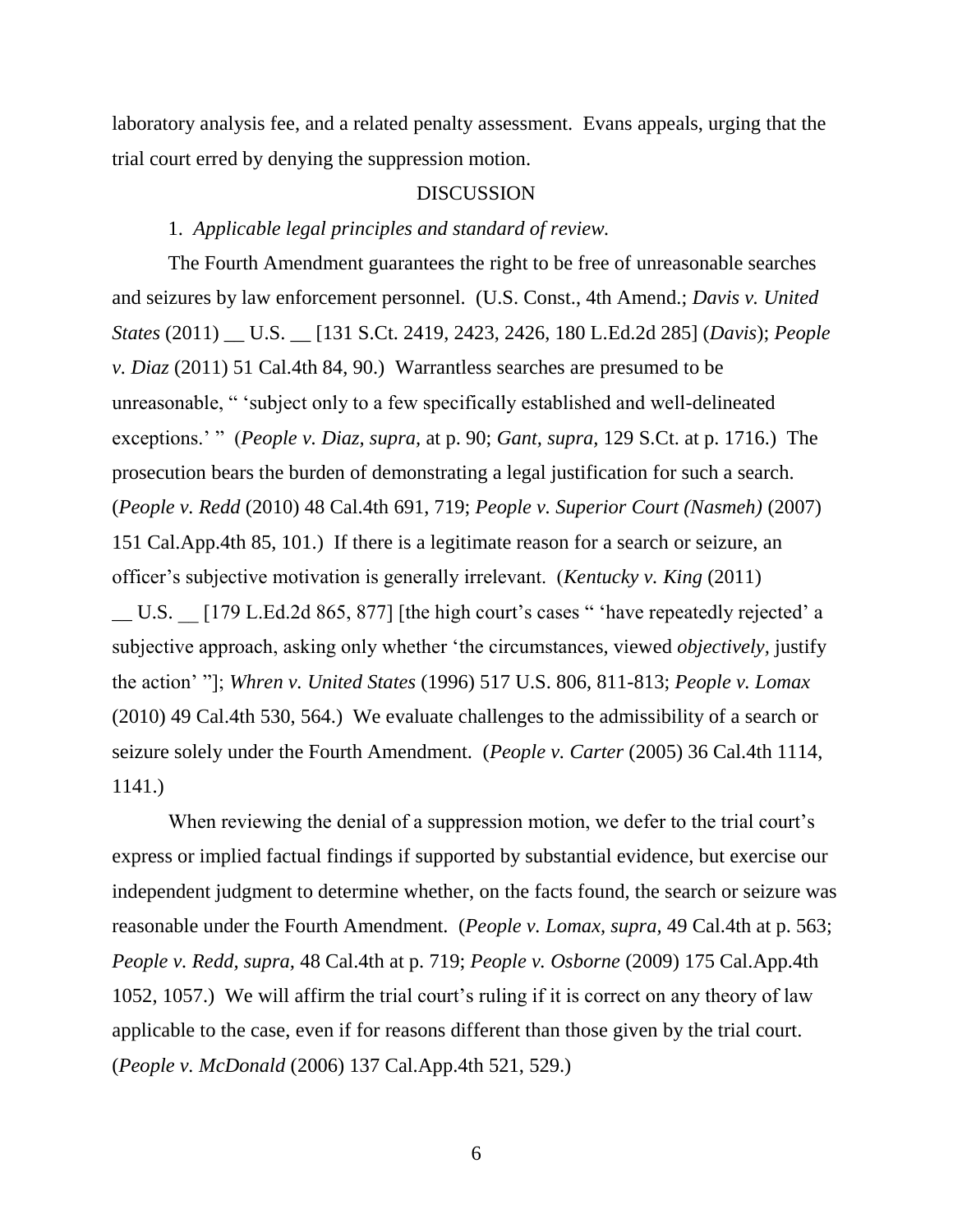# 2. *The trial court erred by denying the suppression motion.*

The initial stop of Evans's vehicle**<sup>3</sup>** and the command that Evans exit the car did not violate the Fourth Amendment, a conclusion Evans does not challenge. Officer Currie testified that Evans was driving erratically and committed a traffic violation by failing to signal when turning.<sup>4</sup> "As a general matter, the decision to stop an automobile is reasonable where the police have probable cause to believe that a traffic violation has occurred.' [Citation.]" (*People v. Lomax, supra,* 49 Cal.4th at p. 564, italics omitted; *Whren v. United States, supra,* 517 U.S. at p. 810.) 
"Once a vehicle has been detained in a valid traffic stop, police officers may order the driver and passengers out of the car pending completion of the stop without violating the Fourth Amendment." (*People v. Lomax, supra,* at p. 564; *Pennsylvania v. Mimms* (1977) 434 U.S. 106, 111; *People v. Hoyos* (2007) 41 Cal.4th 872, 892-893.) The parties appear to agree that the searches

**<sup>3</sup>** Evans stopped his vehicle at the curb although the officers did not activate the police cruiser's lights and siren. There is no dispute, however, that the encounter was a traffic stop.

**<sup>4</sup>** In *In re Jaime P.* (2006) 40 Cal.4th 128, the court observed in dicta that the People had conceded the defendant's failure to signal when turning or pulling to the curb, standing alone, would not have justified a vehicle stop, because no other vehicles were affected. (*Id.* at p. 131; see, e.g., *People v. Logsdon* (2008) 164 Cal.App.4th 741, 746; Veh. Code, § 22107.) The People made no such concession here, and Evans did not challenge the validity of the stop below, which was additionally based on his erratic driving.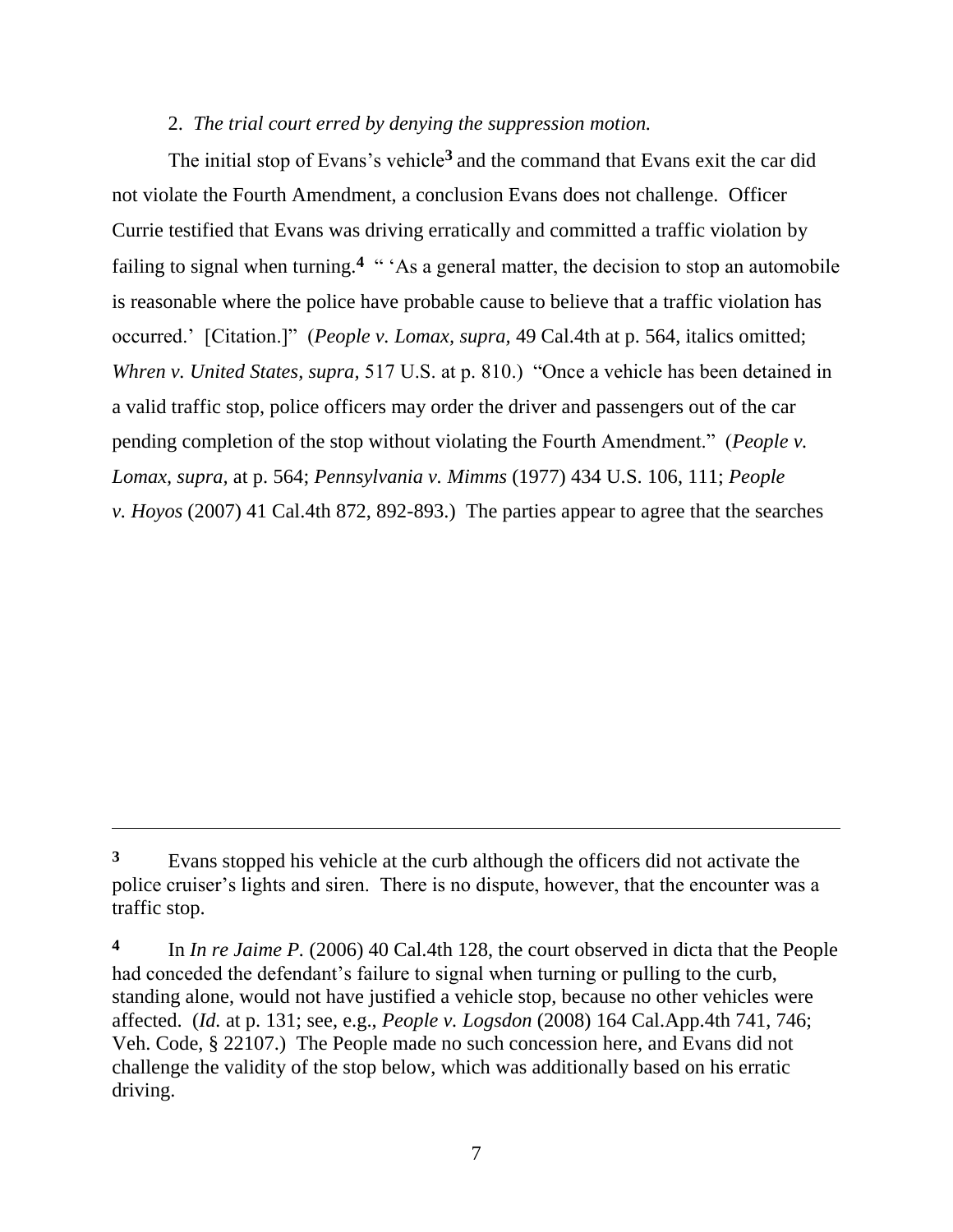of Evans's vehicle could not have been justified as inventory**<sup>5</sup>** or parole**<sup>6</sup>** searches, a conclusion with which we are in accord.

 $\overline{a}$ 

We therefore turn to consideration of whether the searches were valid under the search incident to arrest or automobile exceptions to the warrant requirement. The initial search, of course, revealed only baggies and cash, not cocaine. But the existence of the baggies factored heavily into the trial court's subsequent determination that the search at

**<sup>6</sup>** The officers did not know Cash was on parole at the time they initially searched the car, and the first search was therefore not justified as a parole search. (See *People v. Brendlin* (2008) 45 Cal.4th 262, 272-273; *People v. Sanders* (2003) 31 Cal.4th 318, 322, 330-333; *In re Jaime P., supra,* 40 Cal.4th at pp. 130-131.) The officers had learned that Cash was on parole by the time they conducted the *second* search. The California Supreme Court is currently considering whether, when conducting a vehicle search authorized by a passenger's parole condition, police may search areas of the vehicle's interior that are reasonably accessible to the passenger. (*People v. Schmitz* (2010) 187 Cal.App.4th 722, review granted Dec. 1, 2010, S186707.) Regardless of the eventual resolution of the issue presented in *Schmitz,* in the instant matter Cash was no longer in the automobile when the second search was conducted, making the parole search exception inapplicable.

**<sup>5</sup>** When a vehicle is lawfully impounded, a warrantless inventory search conducted pursuant to a standardized procedure is constitutionally reasonable. (*South Dakota v. Opperman* (1976) 428 U.S. 364, 376; *People v. Williams* (2006) 145 Cal.App.4th 756, 761.) Such a search must be carried out "according to standard criteria and on the basis of something other than suspicion of evidence of criminal activity.‖ (*Colorado v. Bertine*  (1987) 479 U.S. 367, 375; *Florida v. Wells* (1990) 495 U.S. 1, 4-5.) ―[A]n inventory search must not be a ruse for a general rummaging in order to discover incriminating evidence.‖ (*Florida v. Wells, supra*, at p. 4; *People v. Redd, supra,* 48 Cal.4th at p. 722; *People v. Williams* (1999) 20 Cal.4th 119, 138; *People v. Torres* (2010) 188 Cal.App.4th 775, 788.) There was no evidence that either search was an inventory search conducted pursuant to standardized criteria. Currie did not testify that the initial search of the vehicle was conducted pursuant to a standardized inventory procedure. It was undisputed that the officers conducted the second search at the impound yard in order to discover incriminating evidence, not as an inventory search. For example, when asked whether he routinely searched a vehicle's air vent, Officer Currie replied, "Well, this isn't routine. These circumstances were, I believe, different than most other routine stops." Accordingly, neither search may be considered valid as a lawful inventory search. (See *People v. Nottoli* (2011) 199 Cal.App.4th 531, 545-546.)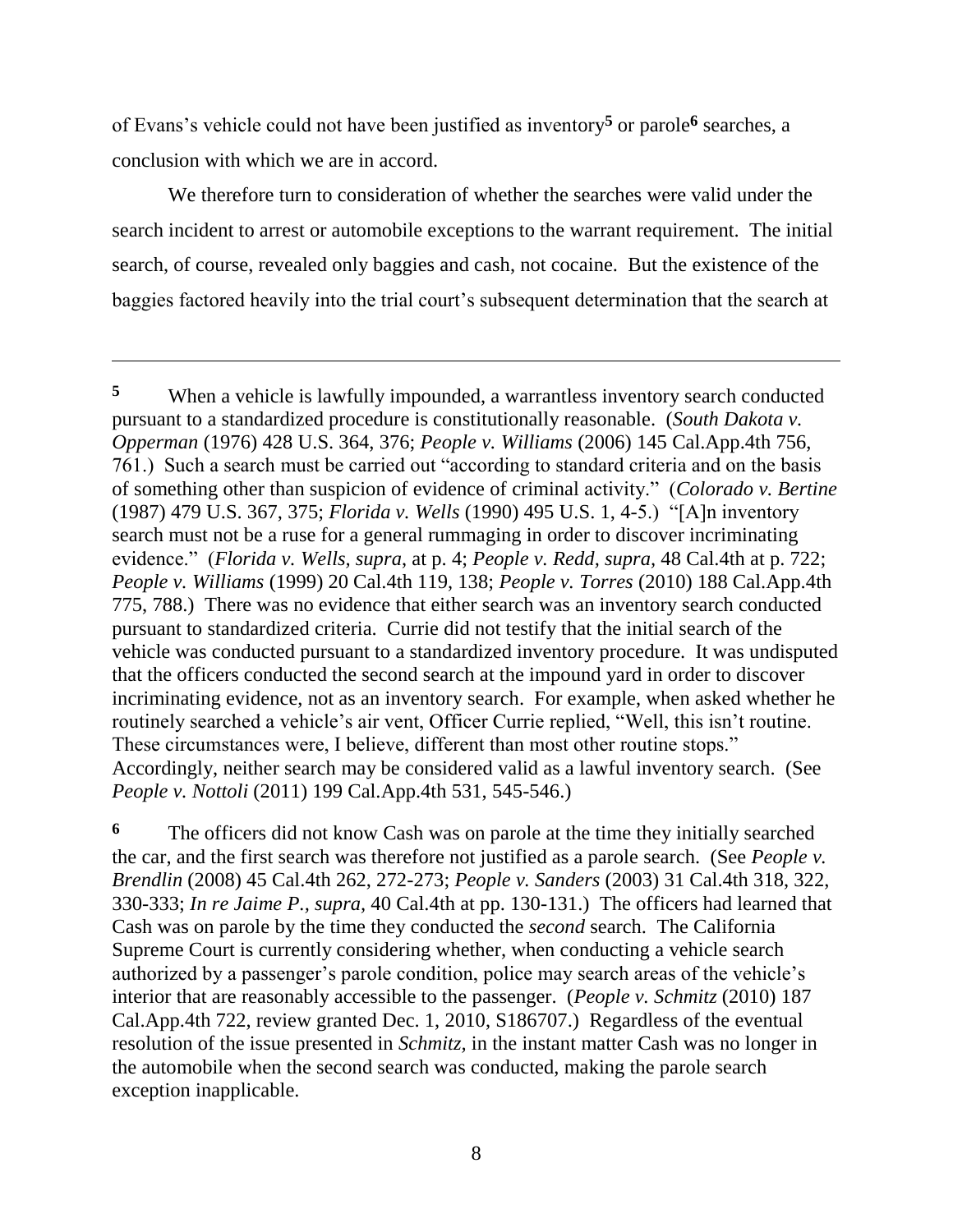the impound yard––which did unearth cocaine––was constitutionally permissible. Accordingly, we consider the legality of both searches.

a. *The searches did not fall within the exception for searches incident to arrest.*

Contrary to the trial court's ruling, the first search was not a valid search incident to arrest. In *Chimel v. California* (1969) 395 U.S. 752, the United States Supreme Court held that a police officer who makes a lawful arrest may conduct a warrantless search of an arrestee's person and the area within his or her immediate control. (*Id.* at p. 763; *Davis, supra,* 131 S.Ct. at p. 2424.) The *Chimel* exception "derives from interests in officer safety and evidence preservation that are typically implicated in arrest situations." (*Gant, supra,* 129 S.Ct. at p. 1716.) In *New York v. Belton* (1981) 453 U.S. 454, 458-459 (*Belton*), the court extended *Chimel* and held that when a police officer has made a lawful custodial arrest of a vehicle's occupant, the officer might, " 'as a contemporaneous incident of that arrest, search the passenger compartment' " of the vehicle. (*Davis, supra,* at p. 2424; *Belton, supra,* at pp. 459-460.) Until 2009, *Belton* was widely understood to have established a "simple, bright-line rule" that automobile searches incident to arrests of recent occupants were constitutionally valid *regardless* of whether the arrestee was within reaching distance of the vehicle at the time of the search. (*Davis, supra,* at p. 2424; *Gant, supra,* at p. 1718.)

In 2009, in *Gant,* the high court rejected this sweeping interpretation of *Belton. Gant* reasoned that "[t]o read *Belton* as authorizing a vehicle search incident to every recent occupant's arrest," even when the arrestee was out of reach of the passenger compartment, would "untether the rule from the justifications underlying the *Chimel* exception.‖ (*Gant, supra,* 129 S.Ct. at p. 1719.) Such a broad reading of the search incident to arrest exception would "seriously undervalue [] the privacy interests at stake." (*Id.* at p. 1720.) The court explained: "It is particularly significant that *Belton* searches authorize police officers to search not just the passenger compartment but every purse, briefcase, or other container within that space. A rule that gives police the power to conduct such a search whenever an individual is caught committing a traffic offense, when there is no basis for believing evidence of the offense might be found in the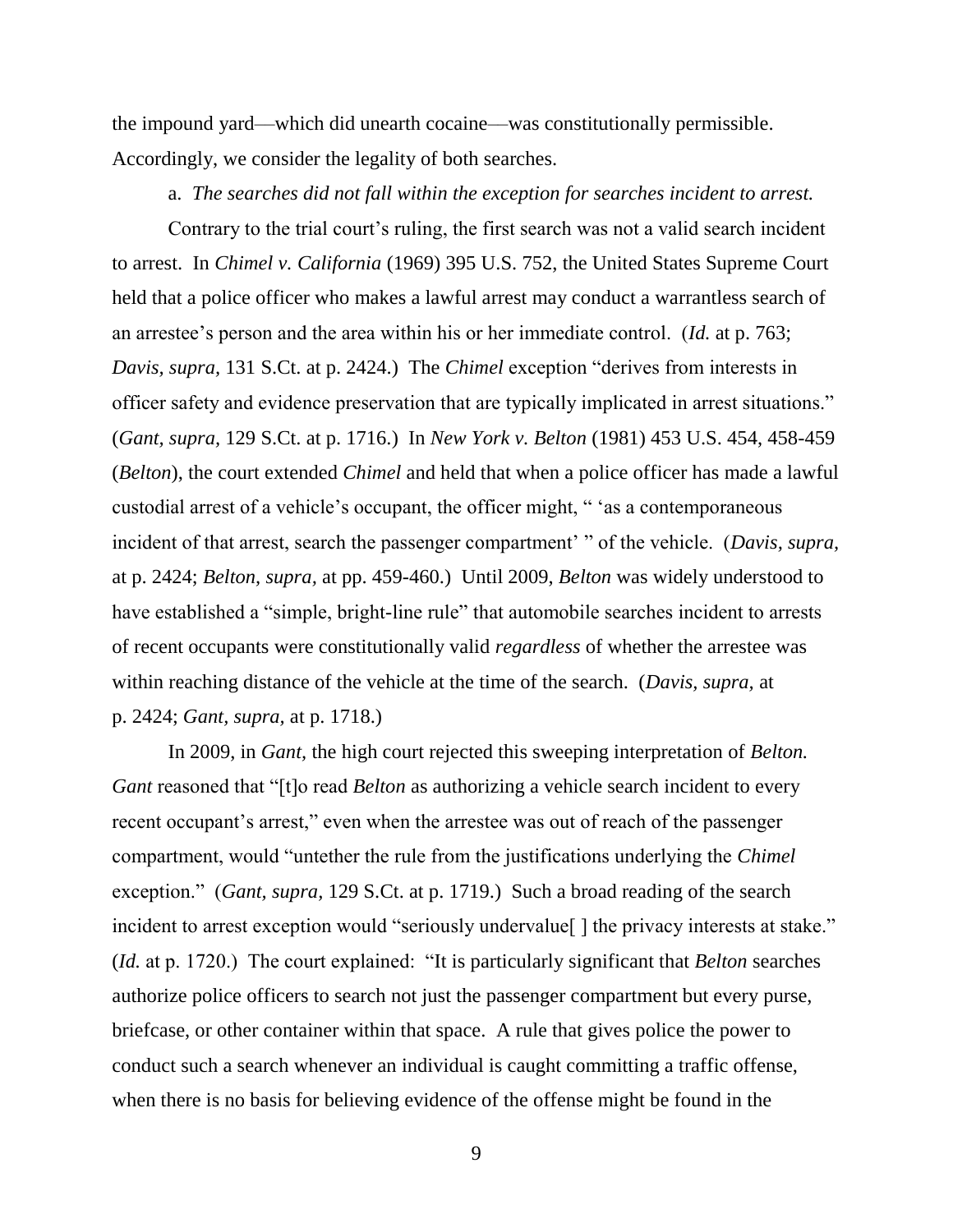vehicle, creates a serious and recurring threat to the privacy of countless individuals. Indeed, the character of that threat implicates the central concern underlying the Fourth Amendment--the concern about giving police officers unbridled discretion to rummage at will among a person's private effects." *(Ibid.*, fn. omitted.)

The court adopted a "new, two-part rule under which an automobile search incident to a recent occupant's arrest is constitutional (1) if the arrestee is within reaching distance of the vehicle during the search, or (2) if the police have reason to believe that the vehicle contains 'evidence relevant to the crime of arrest.' [Citation.]" (*Davis, supra,* 131 S.Ct. at p. 2425; *Gant, supra,* 129 S.Ct. at p. 1719.) *Gant* noted that the second prong of the test flowed not from *Chimel,* but from Justice Scalia's concurrence in *Thornton v. United States (2004) 541 U.S. 615, 632, and was justified by "circumstances* unique to the vehicle context." (*Gant, supra,* at pp. 1714, 1719; see also *People v. Osborne, supra,* 175 Cal.App.4th at p. 1064.) Where neither justification is present, "a search of an arrestee's vehicle will be unreasonable unless police obtain a warrant or show that another exception to the warrant requirement applies.‖ (*Gant, supra,* at pp. 1723-1724.)

Here, the searches did not fall within the first prong of the *Gant* test.**<sup>7</sup>** When the initial search of the vehicle was completed, Evans had been tased and detained, and was lying face down on the ground outside the vehicle, with officers on top of him. Plainly, he did not have access to the car's interior.**<sup>8</sup>** The second search was conducted at the impound yard, while Gant was presumably in the hospital, or at least nowhere near the vehicle.

<sup>&</sup>lt;sup>7</sup> The searches occurred on September 27, 2009, approximately five months after the decision in *Gant* was issued.

**<sup>8</sup>** Although the record is not entirely clear, it appears that the passenger, Cash, was no longer in the car when the search was conducted. The People do not contend the search was justified under *Gant*'s first prong because a passenger remained in the car, and accordingly we do not address the issue. (See generally *U.S. v. Salamasina* (8th Cir. 2010) 615 F.3d 925, 929-930.)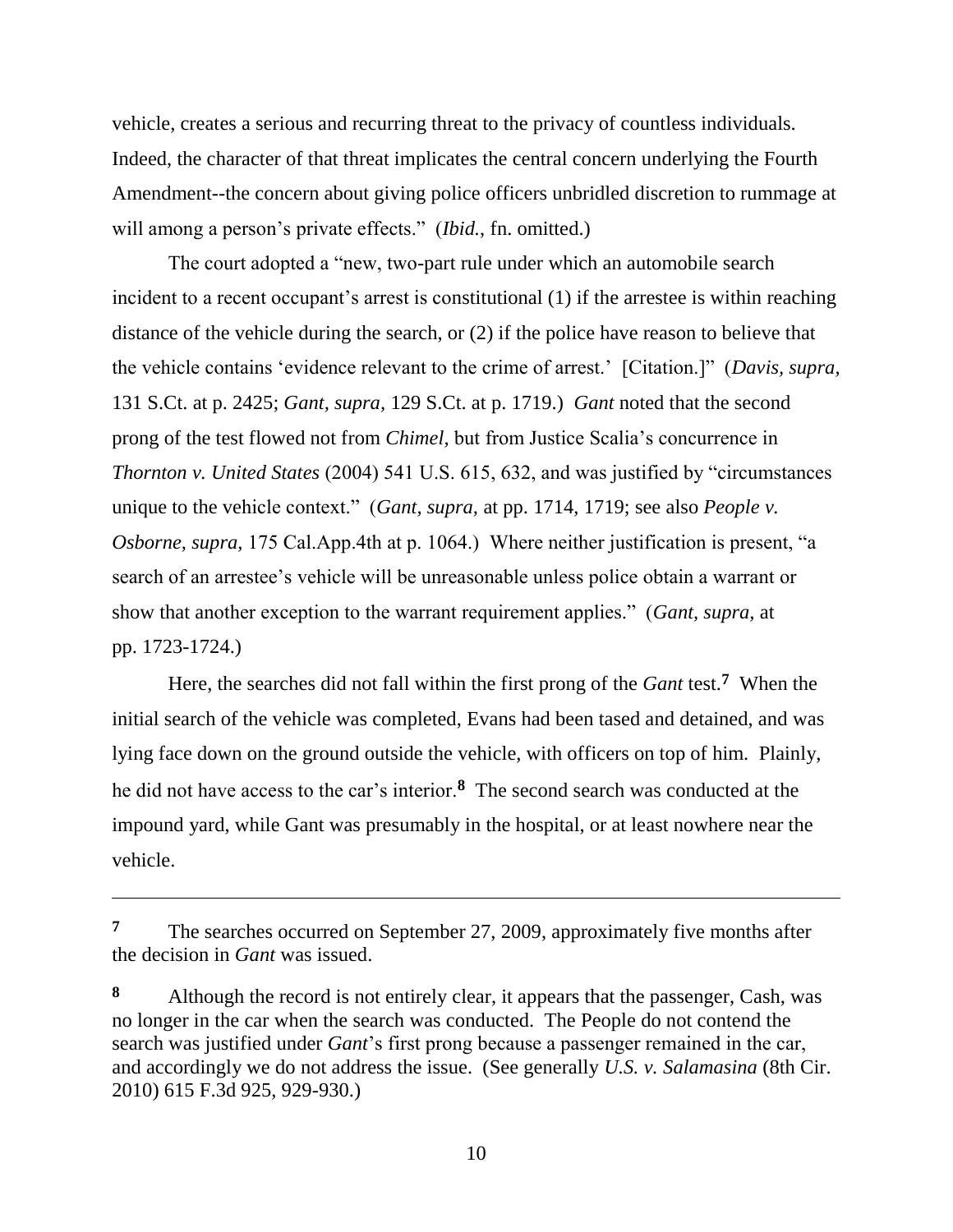Nor was it reasonable for officers to believe evidence relevant to Evans's crime of arrest––interfering with a police investigation in violation of Penal Code section 148–– might be found in his automobile. In *Gant,* the defendant was arrested for driving with a suspended license. (*Gant, supra,* 129 S.Ct. at p. 1714.) The high court found it unreasonable to believe that evidence of this crime might be found in his car. (*Id.* at p. 1719.) The court explained: "In many cases, as when a recent occupant is arrested for a traffic violation, there will be no reasonable basis to believe the vehicle contains relevant evidence.‖ (*Ibid.*) By way of example, the court cited *Atwater v. Lago Vista*  (2001) 532 U.S. 318, in which the petitioner was arrested for a misdemeanor seatbelt violation, and *Knowles v. Iowa* (1998) 525 U.S. 113, in which the petitioner was stopped for speeding. (*Gant, supra,* at p. 1719.) The court reasoned that in other cases, ―including *Belton* and *Thornton*, the offense of arrest will supply a basis for searching the passenger compartment of an arrestee's vehicle and any containers therein." (*Gant, supra,* at p. 1719; see *People v. Osborne, supra,* 175 Cal.App.4th at p. 1065.) In *Belton,*  the crime of arrest was unlawful possession of marijuana; in *Thornton,* the defendant was arrested after an officer found drugs in his pocket. (*Belton, supra,* 453 U.S. at p. 456; *Thornton, supra,* 541 U.S. at p. 618.) *Gant* concluded that, unlike in *Belton* and *Thornton*, in which the defendants "were arrested for drug offenses, Gant was arrested for driving with a suspended license – an offense for which police could not expect to find evidence in the passenger compartment of Gant's car." (*Gant, supra,* at p. 1719.)

*Gant* did not otherwise elaborate on the circumstances under which it would be reasonable to believe offense-related evidence might be found in the arrestee's vehicle, thereby leaving some ambiguity in regard to the precise parameters of the newly-created exception. (See 3 LaFave, Search & Seizure (4th ed. Supp. 2010-2011) § 7.1(d), pp. 124- 125.) Outside the context of minor traffic offenses, which *Gant* held would not provide an evidentiary basis for a search, courts have generally adopted one of two approaches to the question. Some courts have concluded or implied that whether it is reasonable to believe offense-related evidence might be found in a vehicle is determined solely by reference to the nature of the offense of arrest, rather than by reference to the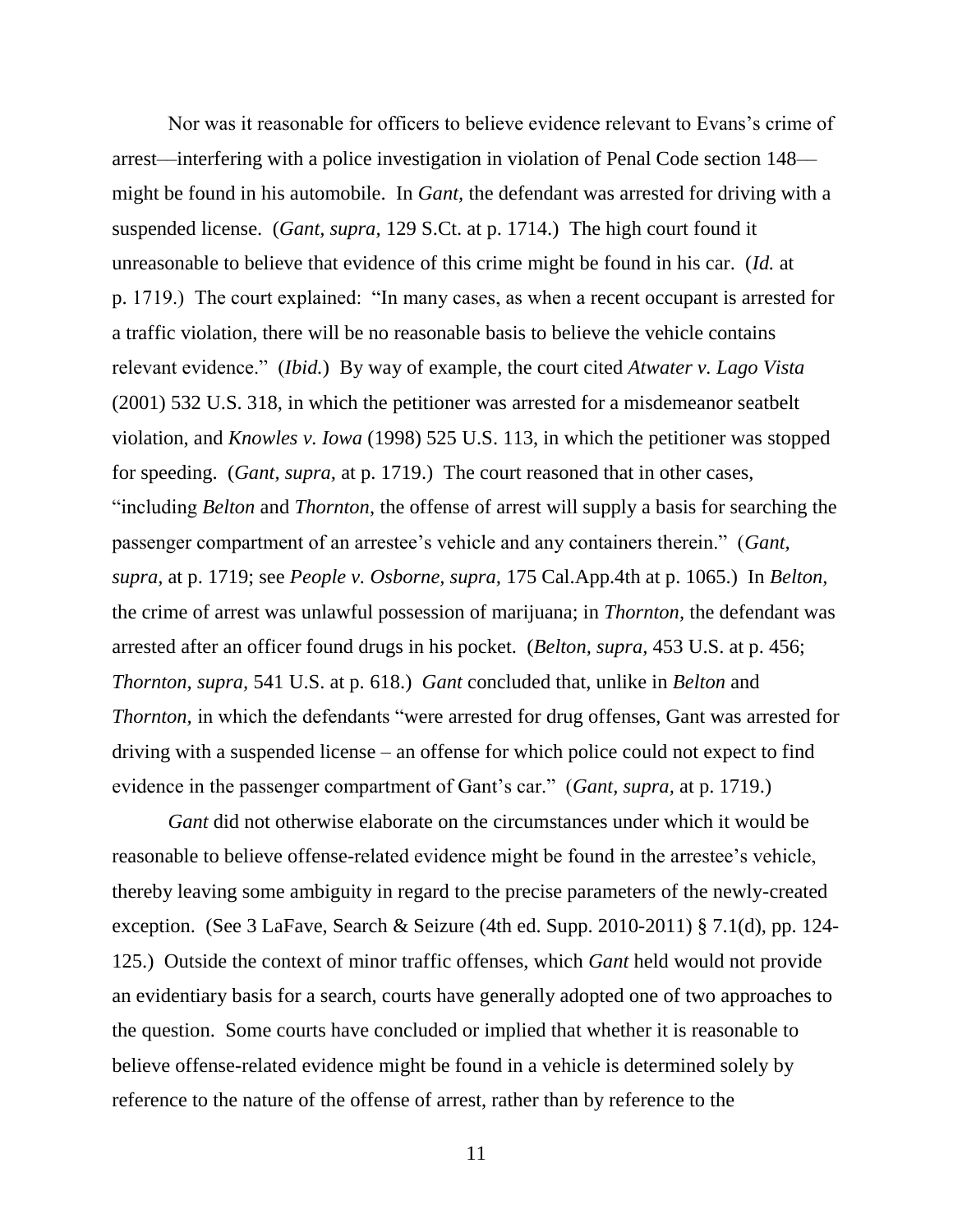particularized facts of the case. Others have required some level of particularized suspicion, based at least in part on the facts of the specific case.

In *People v. Nottoli, supra,* 199 Cal.App.4th 531, the defendant was arrested for driving with an expired license and for being under the influence of a controlled substance. (*Id.* at p. 540.) A deputy searched Nottoli's vehicle and discovered drug paraphernalia, a firearm, and a cellular telephone photograph that depicted Nottoli posing with firearms. (*Id.* at p. 541.) The Sixth Appellate District concluded the search was valid under *Gant*'s second prong. Although it was unreasonable to believe evidence of the expired license offense would be found in the car, the defendant's "arrest for 'being under the influence of a controlled substance' supplied a reasonable basis for believing that evidence 'relevant' to that type of offense might be in his vehicle." (*Id.* at pp. 550-551.) "The presence of some amount of the controlled substance or drug paraphernalia in the interior of the vehicle would be circumstantial evidence tending to corroborate that a driver was in fact under the influence of the controlled substance." (*Id.* at p. 554, fn. omitted.) Citing Evidence Code section 210, the court opined that evidence need not directly prove an element of an offense to be considered relevant. (*Id.* at p. 553.) *Nottoli*  rejected the argument that some showing of particularized facts, in addition to or in place of analysis of the nature of the offense, was required. To the contrary, "*Gant* indicated that the nature of the crime of arrest was determinative . . . ." *(Ibid.)* "[N]othing in *Gant* suggests that the Supreme Court was adopting a fact-intensive test similar to the reasonable suspicion standard established by *Terry v. Ohio* (1968) 392 U.S. 1[.]" (*Nottoli*, at p. 553; see also *People v. Osborne, supra,* 175 Cal.App.4th at p. 1065 [illegal possession of a firearm, like possession of drugs, is an offense that would provide officers with a reasonable belief evidence related to the crime of gun possession, such as more ammunition or a holster, might be found in defendant's car].)

*Brown v. State* (Fla.App. 5th Dist. 2009) 24 So.3d 671, reached a similar conclusion. Defendant Brown was stopped and arrested based on two outstanding warrants for theft. (*Id.* at p. 674.) After he was handcuffed and secured, the arresting officer observed a wallet on the front seat of Brown's car. The officer examined it,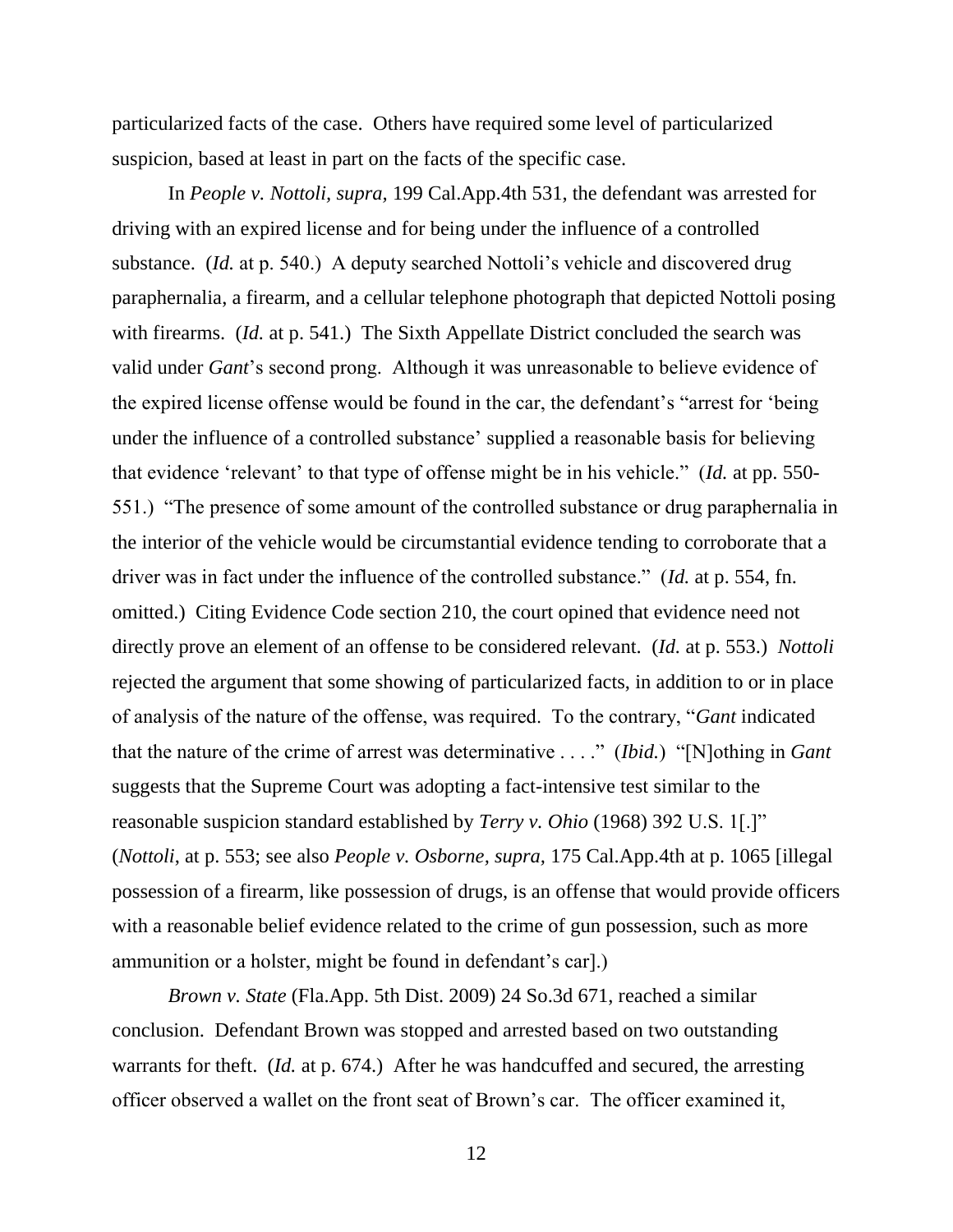determined it belonged to an elderly woman, and conducted a search of the vehicle that revealed additional wallets that did not belong to Brown, but which were apparently unconnected to the thefts for which the warrant had been issued. Brown moved to suppress on the theory that the vehicle had no connection to the crimes for which he had been arrested. (*Ibid.*) *Brown* held the search was permissible under *Gant*'s second prong because the "offense of arrest was theft, an offense for which police could 'expect to find evidence.' " *(Id. at p. 677.)* Citing Justice Scalia's concurrence in *Thornton, Brown* concluded "the 'nature of the charge' is determinative of whether there exists a reasonable basis to search for evidence, not whether there is some independent evidence that gives rise to a belief that the particular vehicle contains evidence.‖ (*Id*. at p. 678.) Thus, the court reasoned that *Gant*'s " 'reasonable belief that evidence might be found' " prong "can be satisfied solely from the inference that might be drawn from the nature of the offense of arrest itself, and the assumption that evidence might be found at the place of arrest.‖ (*Ibid.*) In *Brown*'s view, that question hinges upon whether the crime of arrest is one which might yield physical evidence: "when the offense of arrest of an occupant of a vehicle is, by its nature, for a crime that might yield physical evidence, then as an incident to that arrest, police may search the passenger compartment of the vehicle .... If the offense of arrest is for a crime for which there is no physical evidence, then the search of the vehicle is not authorized as an incident to arrest<sup>"</sup> unless the arrestee has access to the passenger compartment at the time of the search. (*Id.* at pp. 681-682; see also *State v. Cantrell* (Idaho App. 2010) 149 Idaho 247, 253 [233 P.3d 178, 184] [rejecting argument that *Gant* exception requires additional facts beyond the nature of the offense; rather, " 'the offense of arrest will supply a basis' " for the search]; *U.S. v. Page* (E.D.Va. 2009) 679 F.Supp.2d 648, 654.)

Certainly, the language used by the high court in *Gant --* that "*the offense of arrest will supply a basis*" to believe evidence might be found in the vehicle, and that Gant's offense, driving with a suspended license, was "*an offense for which* police could not expect to find evidence"— suggests the focus of the inquiry is entirely upon the nature of the offense of arrest, rather than the particular facts of the case. (*Gant, supra,* 129 S.Ct.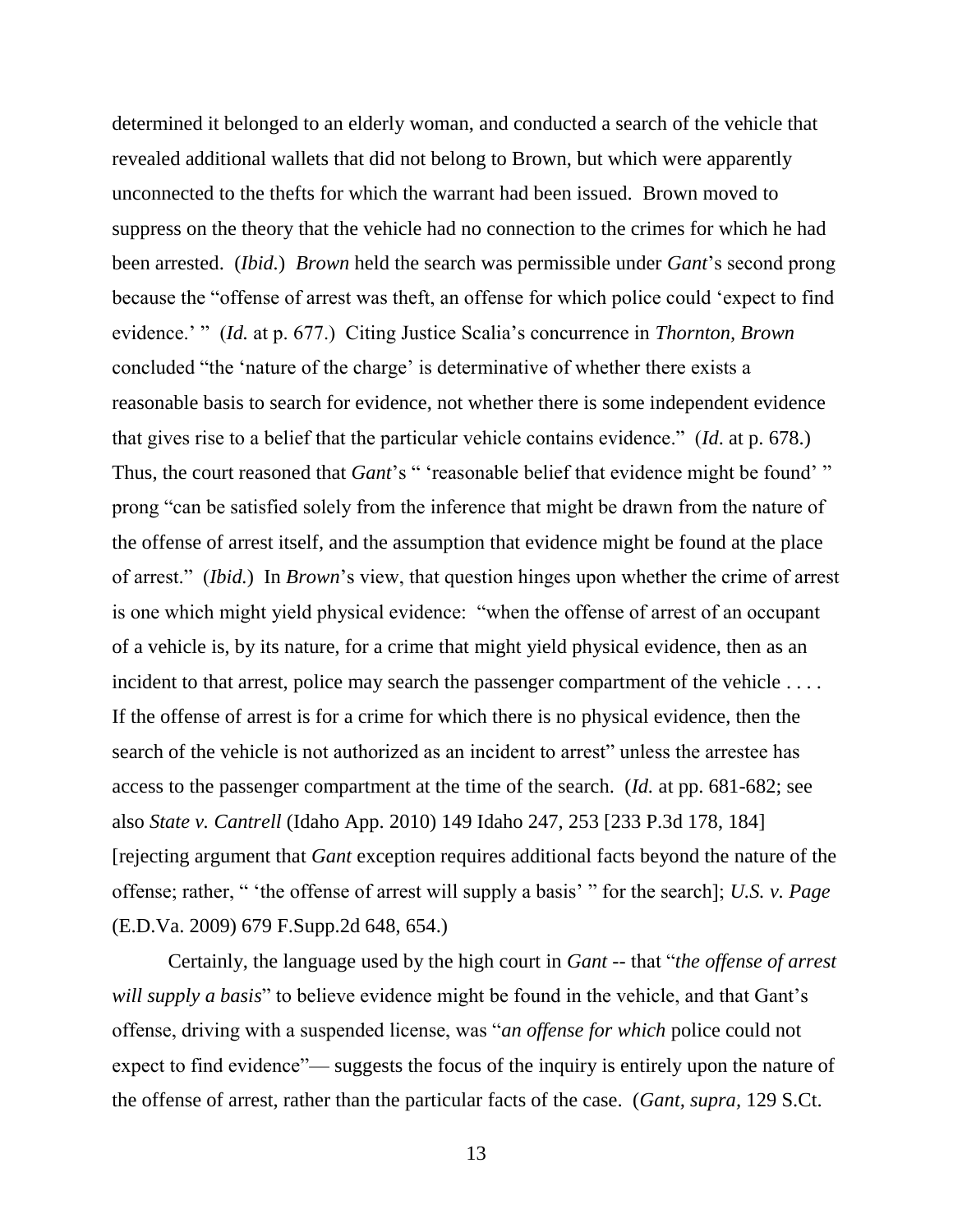at p. 1719, italics added.) This conclusion is also suggested by the court's blanket pronouncement that traffic violations do not provide a reasonable basis for the exception, but drug crimes akin to those at issue in *Belton* and *Thornton* do. (*Ibid.*) These aspects of *Gant* suggest a pure " 'nature-of-the-offense' exception, in which a reasonable belief is held to exist whenever the crime of arrest is one for which evidence is possible and might conceivably be found in the arrestee's vehicle . . . ." (*People v. Chamberlain* (Colo. 2010) 229 P.3d 1054, 1056-1057 (*Chamberlain*).)

On the other hand, as cogently explained by the Colorado Supreme Court in *Chamberlain, Gant's* use of phrases like " 'reasonable to believe' " and " 'reasonable basis to believe' "indicates the court "intends some degree of articulable suspicion, a standard which it has previously acknowledged in its Fourth Amendment jurisprudence as meriting official intrusion. While this particular language is often used synonymously with probable cause, in light of the automobile exception, which already provides an exception to the warrant requirement whenever police have probable cause to believe an automobile contains evidence of a crime, [citation], a requirement of probable cause in this context would render the entire second prong of the *Gant* search-incident-to-arrest exception superfluous. For this reason, and because the majority [in *Gant*] at several points requires only a reasonable belief that evidence 'might' be found, it seems more likely that the Court intended a lesser degree of suspicion commensurate with that sufficient for limited intrusions, like investigatory stops." (*Id.* at p. 1057; see also 3 LaFave, Search & Seizure, *supra*, § 7.1(d), at pp. 124-125.) *Chamberlain* compared *Gant*'s language to that used in *Terry v. Ohio, supra,* 392 U.S. at page 30, which allows an investigatory stop when an officer could "*'reasonably conclude* . . . that criminal activity *may be afoot*,' " and a frisk for weapons where the officer could " '*reasonably conclude* . . . that the persons with whom he is dealing *may be armed and presently*  dangerous.' " (Chamberlain, supra, at p. 1057, first italics added; see also *U.S. v. Vinton* (D.C. Cir. 2010) 594 F.3d 14, 25 [*Gant* does not require probable cause; the " 'reasonable' to believe' standard probably is akin to the 'reasonable suspicion' standard required to justify a *Terry* search"[.]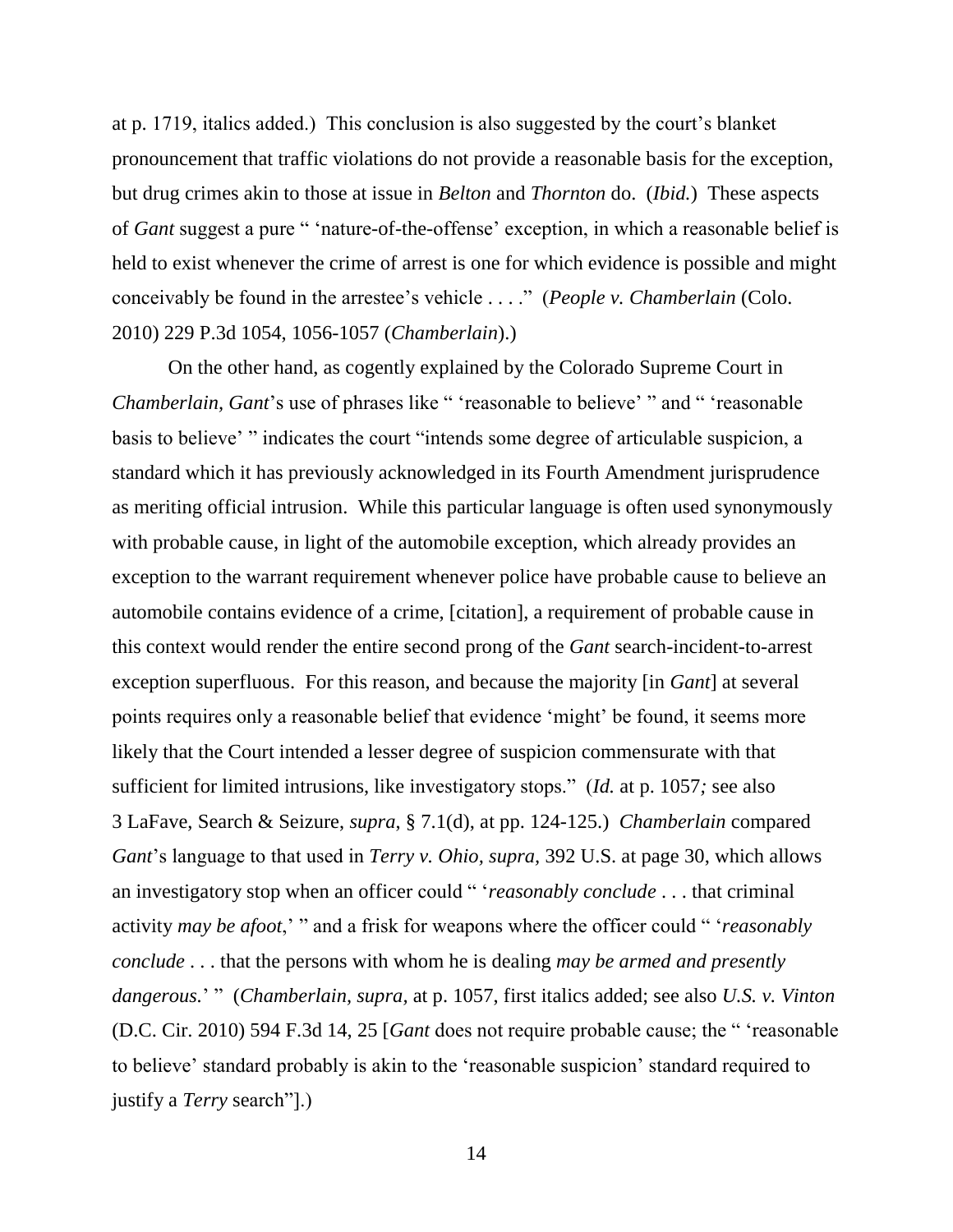In our view, predicating the applicability of *Gant*'s offense-related evidence exception entirely on the nature of the offense of arrest, in the abstract, is an approach fraught with difficulty. As *Chamberlain* observed, "such a non-case-specific test would suffer from objections similar to those that *Gant* condemned in the broad reading of *Belton.*‖ (*Chamberlain, supra*, 229 P.3d at p. 1057; see also *U.S. v. Reagan* (E.D.Tenn. 2010) 713 F.Supp.2d 724, 732.) The People's arguments here aptly demonstrate the perils of such an approach. The People posit that the presence of drugs in Evans's car would have been relevant at trial to explain his motive in committing the crime, i.e., to explain why he refused to exit the vehicle when ordered to do so by police. They urge that "motive evidence is almost always relevant in a criminal trial." (See *People v. Samaniego* (2009) 172 Cal.App.4th 1148, 1168 [because " ' "a motive is ordinarily the incentive for criminal behavior . . . wide latitude is permitted in admitting evidence of its existence" '".) Certainly, motive is often relevant at trial, along with issues such as intent, knowledge, and the like. Under the People's theory, then, an officer could presumably search incident to *Gant*'s second prong if he or she reasonably believed circumstantial evidence of the myriad evidentiary issues that might eventually arise at trial might be found in the arrestee's car.

This is clearly not what *Gant* envisioned; such an interpretation would rather easily allow searches on the same scale as the now-prohibited *Belton* searches. As *Chamberlain explains:* "the driving-under-restraint type of offense for which Gant was arrested necessarily requires proof of awareness, or at least constructive notice, of the particular restraint being violated, making documentary evidence in the form of official notice a possible object of a search. [Citation.] Nevertheless, both the majority and concurring opinions had little difficulty in declaring the crime of arrest in *Gant* to be an offense for which the police could not expect to find evidence in the passenger compartment of his car.‖ (*Chamberlain, supra,* 229 P.3d at p. 1057.) It is not difficult to imagine scenarios in which documentary evidence of motive, knowledge, or intent could reasonably be expected to be found in a car even when the driver is arrested for a minor traffic offense. There might be evidence of a speeding motorist's "motive" in the car: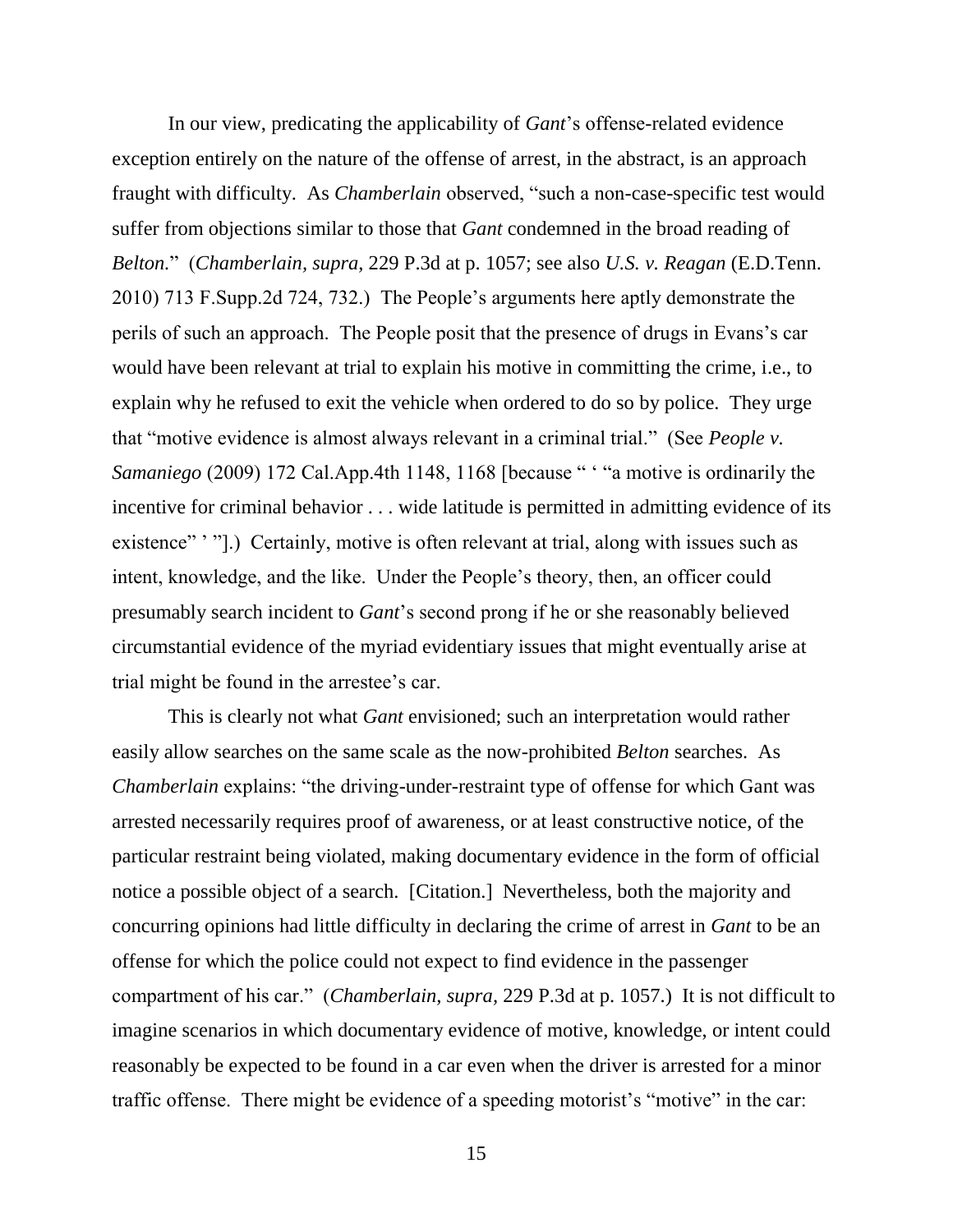perhaps an appointment card showing he or she was late to a doctor's visit, or tickets suggesting he or she was in a hurry to attend the final game of the World Series. Or, a vehicle might contain evidence of distractions that caused a motorist to run a red light. Yet these are precisely the sort of traffic offenses which *Gant* held would not give rise to a reasonable basis to search. (*Gant, supra,* 129 S.Ct. at p. 1719; *U.S. v. Reagan, supra,*  713 F.Supp.2d at p. 732 ["nature of the offense" test could allow police to search a vehicle when it is "wholly unreasonable to believe that evidence of the offense of arrest is inside, but the nature of the offense *per se* makes a search permissible".)

Even setting aside concerns about the potentially overbroad application of a pure "nature of the offense" test, many offenses cannot readily be categorized as either supplying the basis for a search, or not, without reference to the particular facts of the case. (See *Reagan, supra,* 713 F.Supp.2d at p. 732.) *Gant* teaches that "traffic violation[s]" do not provide a reasonable basis to search, whereas offenses in which there is evidence of drug possession do. (*Gant, supra,* 129 S.Ct. at p. 1719.) We have no difficulty agreeing with *Nottoli* and similar cases to the extent they hold that, at least absent unusual circumstances, when a driver is arrested for driving under the influence, or being under the influence, it will generally be reasonable for an officer to believe evidence related to that crime might be found in the vehicle. (*People v. Nottoli, supra,*  199 Cal.App.4th at pp. 553-554; *People v. Cantrell, supra,* 233 P.3d at pp. 184, 186; *U.S. v. Oliva* (S.D.Tex., July 1, 2009, No. C-09-341) 2009 U.S. Dist. Lexis 57293; *Cain v. State* (Ark. App. 2010) 2010 Ark. App.30 [2010 Ark. App. Lexis 52]; see generally *U.S. v. Tinsley* (8th Cir. 2010) 365 Fed. Appx. 709, 710-711; *U.S. v. Martinez* (9th Cir. 2010) 403 Fed. Appx. 182, 183-184.) It is certainly logical and reasonable to expect that items related to alcohol or drug consumption, such as alcoholic beverage bottles or drug paraphernalia, might readily be contained in the intoxicated driver's car.**<sup>9</sup>** And some

**<sup>9</sup>** On this point, we part company with *U.S. v. Reagan, supra,* 713 F.Supp.2d at pages 733-734 [holding that it was unreasonable to believe evidence of intoxicated driver's offense of arrest, driving under the influence, would be found inside the vehicle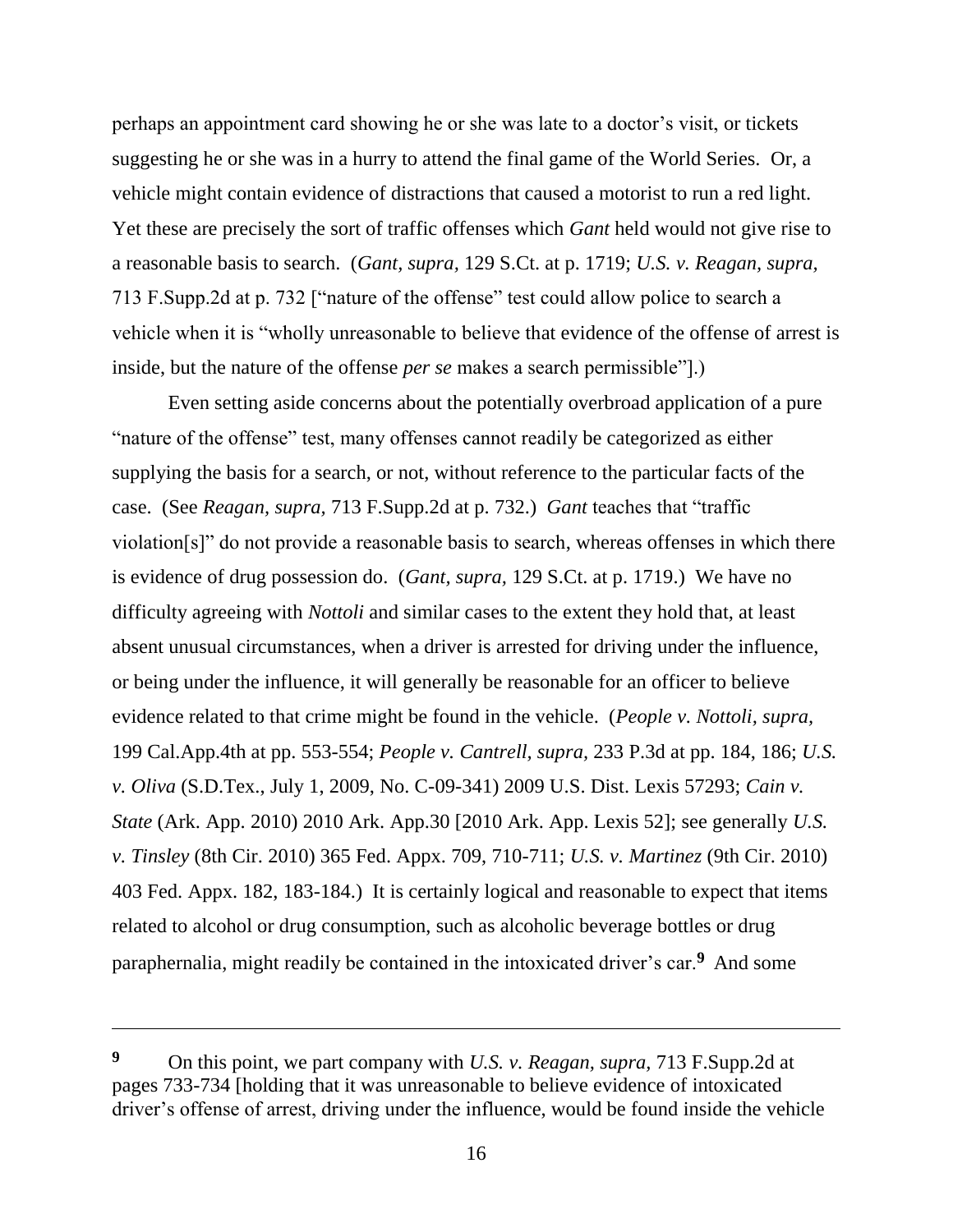offenses may be so unlikely to leave evidentiary traces in a vehicle that they may be readily excluded. (See, e.g., *Holsey v. State* (Ga.App. 2010) 306 Ga.App. 75 [701 S.E.2d 538, 541] [search not authorized under *Gant*'s offense-related evidence prong where offense of arrest was loitering]; *State v. Afana* (Wash. 2010) 169 Wash.2d 169, 178 [233 P.3d 879, 883] [trespass].)

But other offenses may defy easy categorization. Take, for example, a driver arrested for making criminal threats in violation of Penal Code section 422. If the threat in question was verbal, it is surely unreasonable to expect evidence related to the crime to be contained in a vehicle. But if the threat was made in a text message, or amplified by means of props or a threatening drawing, evidence might well be found in the car. Or, consider the offenses of battery (Pen. Code, § 242) or assault with a deadly weapon other than a firearm or by means of force likely to cause great bodily injury (Pen. Code, § 245, subd. (a) $(1)$ ). If such crimes were committed with fists alone, it would generally be unreasonable to expect evidence of the offense in the arrestee's vehicle; if committed with a brick or broken bottle, on the other hand, the opposite might be true. Even in the case of a fistfight, might it be reasonable to expect to find blood, or perhaps a broken fingernail, in the vehicle? In short, some offenses of arrest cannot be meaningfully evaluated without reference to the specific facts known to the officer. (See *U.S. v. Reagan, supra,* 713 F.Supp.2d at p. 732 ["any attempt to categorize every criminal offense as being either one that might yield physical evidence or one for which there is no physical evidence runs into interpretive problems‖].)

Accordingly, we agree with *Chamberlain* that while the "nature of the offense of arrest is clearly intended to have significance, and in some cases it may virtually preclude the existence of real or documentary evidence, . . . a broad rule automatically authorizing searches incident to arrest for all other offenses cannot be reconciled with the actual holding of *Gant*. . . . Some reasonable expectation beyond a mere possibility, whether

absent particularized facts such as observations of the driver drinking, open containers, or other similar facts].)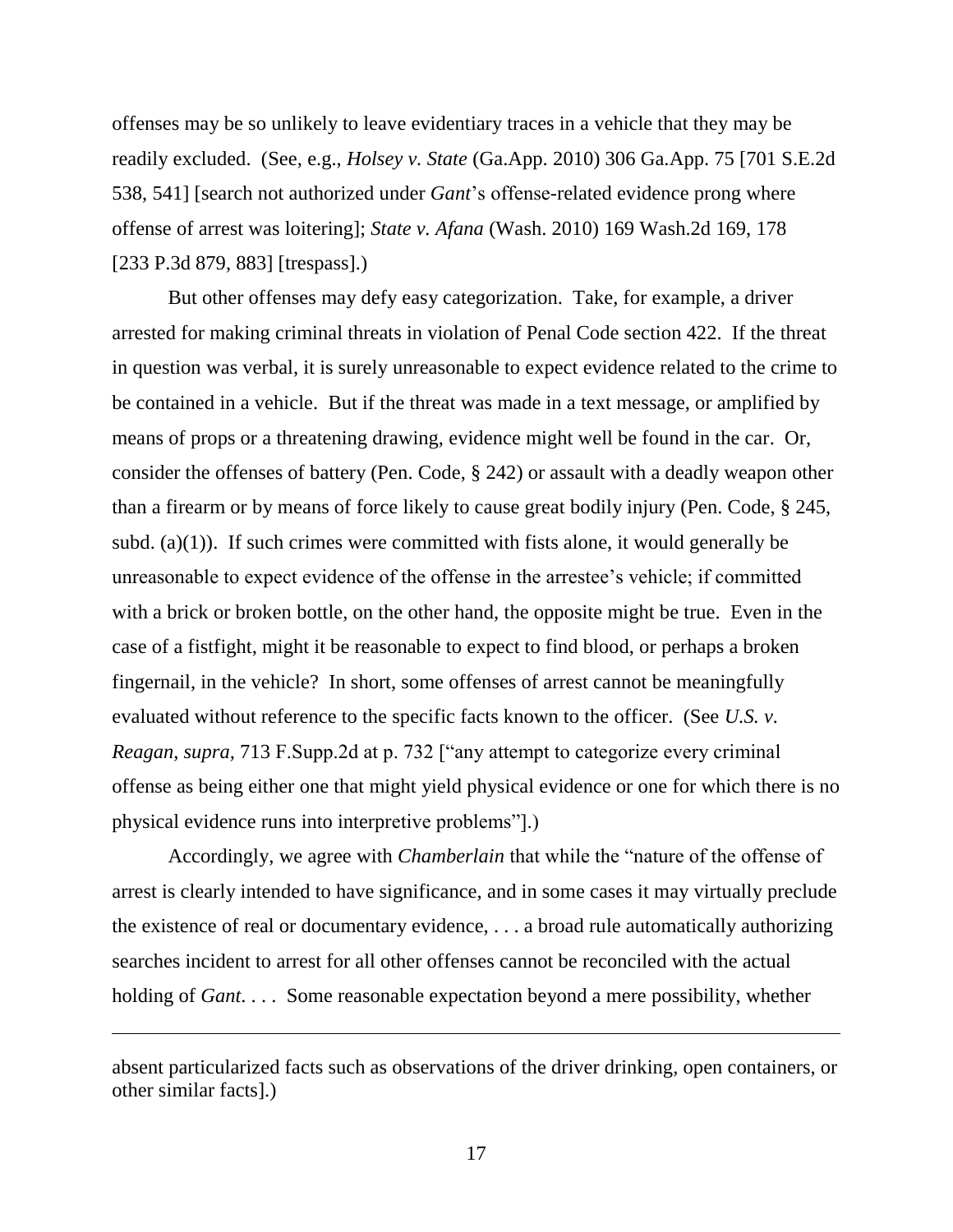arising solely from the nature of the crime or from the particular circumstances surrounding the arrest, is therefore clearly contemplated by the Court." (*Chamberlain*, *supra,* 229 P.3d at p. 1057.) We conclude a reasonable belief to search for evidence of the offense of arrest exists when the nature of the offense, considered in conjunction with the particular facts of the case, gives rise to a degree of suspicion commensurate with that sufficient for limited intrusions such as investigatory stops. (*Ibid*.) Reasonable suspicion, not probable cause, is required. (*Chamberlain*, at p. 1057*; U.S. v. Vinton, supra,* 594 F.3d at p. 25; 3 LaFave, Search & Seizure, *supra,* § 7.1(d), pp. 124-125; but see *U.S. v. Grote* (E.D.Wash. 2009) 629 F.Supp.2d 1201, 1203.) As a practical matter, for crimes such as driving under the influence, absent unusual circumstances the requisite reasonable belief may be readily inferable from the nature of the offense, with little or nothing more. In most cases, however, the facts known to the officer, considered with the nature of the offense, will be determinative.**<sup>10</sup>**

Here, neither the nature of the offense nor any facts specific to the crime would have provided the officers with a reasonable belief that evidence related to the offense of arrest would be found in Evans's automobile. Evans's offense of arrest was interfering with a police investigation in violation of Penal Code section 148, due to his refusal to exit the car. In pertinent part, Penal Code section 148, subdivision (a)(1) prohibits willfully resisting, delaying, or obstructing a peace officer in the discharge of his or her duties. *People v. Bridgewater* (Ill. 2009) 918 N.E.2d 553, 558, concerned a similar crime. Applying *Gant*, the court there explained, "defendant was arrested for obstructing a peace officer after exiting his vehicle and walking into the store. The offense was based entirely on defendant's failure to obey [the officer's] commands. The officers

**<sup>10</sup>** Of course, other established exceptions to the warrant requirement are unaffected by *Gant*'s interpretation of the search incident to arrest exception. (*Gant, supra,*  129 S.Ct. at p. 1721; *United States v. Ross* (1982) 456 U.S. 798, 820-821 (*Ross*) [automobile exception]; *Michigan v. Long* (1983) 463 U.S. 1032 [search of passenger compartment permissible when an officer has reasonable suspicion that an individual is dangerous and might access the vehicle to gain immediate control of a weapon].)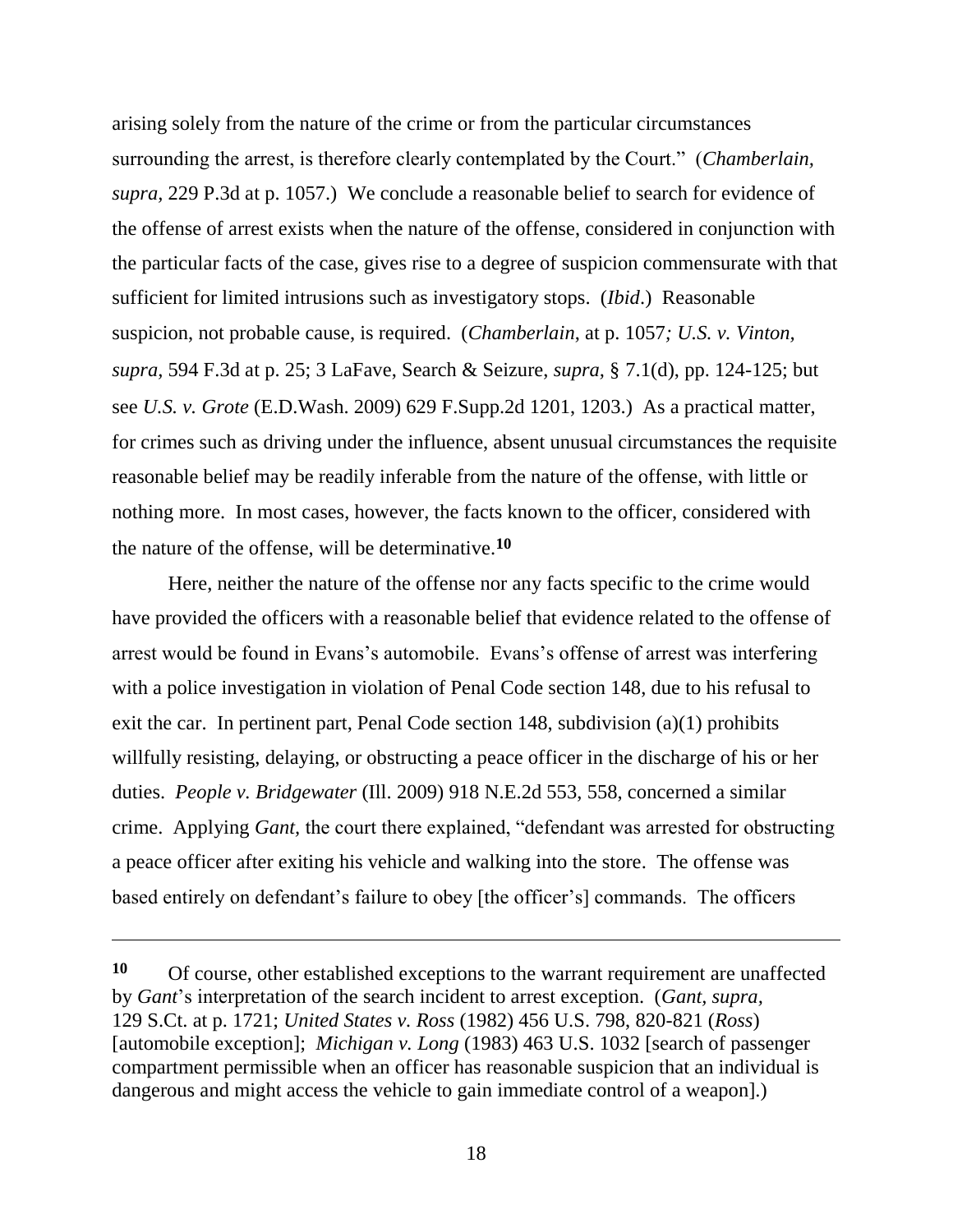could not have reasonably believed evidence of obstructing a peace officer could be found inside defendant's vehicle.‖ (*Id.* at p. 558; see also *U.S. v. Chavez* (E.D.Cal. 2009) 2009 U.S. Dist. Lexis 116924 [resisting arrest is akin to a traffic-related offense, and an officer could not reasonably expect to find evidence of the crime inside a car].)**<sup>11</sup>** The same is true here. Impeding an officer's investigation is unlikely to leave evidentiary traces, such as the fruits or instrumentalities of the crime, in a vehicle. The only conduct underlying the offense was Evans's refusal to exit the car when Currie ordered him to do so. It is unreasonable to believe evidence of that conduct would remain in the vehicle after Evans was no longer inside. (See *Knowles v. Iowa, supra,* 525 U.S. at p. 118 ["Once Knowles was stopped for speeding and issued a citation, all the evidence necessary to prosecute that offense had been obtained. No further evidence of excessive speed was going to be found either on the person of the offender or in the passenger compartment of the car".) Accordingly, we hold that the initial search of the vehicle was not justified as a search incident to arrest under *Gant*'s offense-related evidence exception.

## b. *The searches were not justified under the automobile exception.*

We turn next to the question of whether either the initial search or the search at the impound yard was lawful under the automobile exception to the warrant requirement. Under the automobile exception, police who have probable cause to believe a lawfully stopped vehicle contains evidence of criminal activity or contraband may conduct a warrantless search of any area of the vehicle in which the evidence might be found. (*Gant, supra,* 129 S.Ct. at p. 1721; *Ross, supra,* 456 U.S. at pp. 820-821; *People v. Panah*  (2005) 35 Cal.4th 395, 469; *People v. Superior Court (Nasmeh), supra,* 151 Cal.App.4th at pp. 100-102.) Such a search "is not unreasonable if based on facts that would justify

**<sup>11</sup>** Although unpublished California cases may not be cited, the California Rules of Court do not prohibit citation to unpublished federal cases. (Cal. Rules of Court, rule 8.1115; *Moss v. Kroner* (2011) 197 Cal.App.4th 860, 874 & fn. 6; *Pacific Shore Funding v. Lozo* (2006) 138 Cal.App.4th 1342, 1352 & fn. 6.)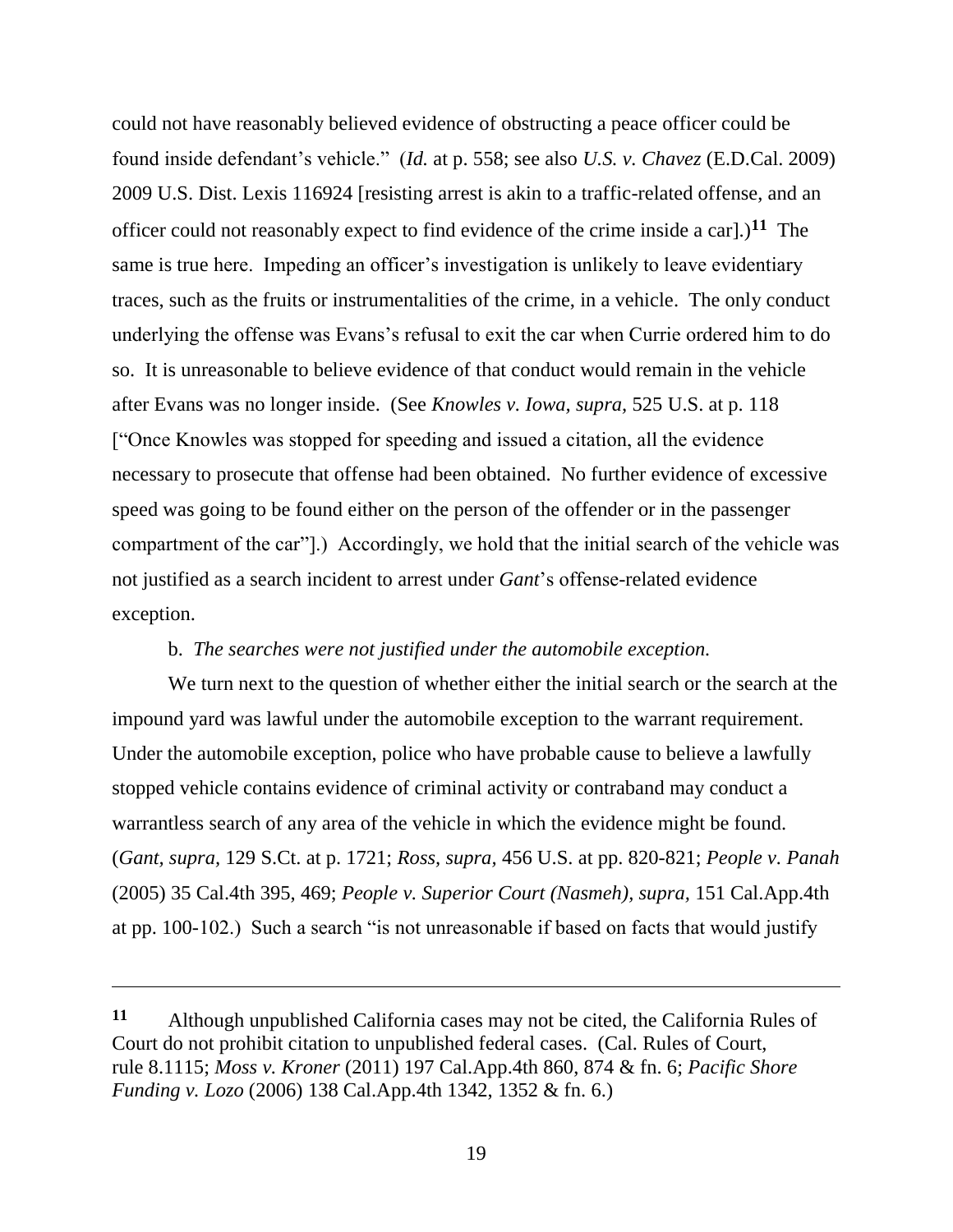the issuance of a warrant, even though a warrant has not actually been obtained." (*Ross*, *supra,* at p. 809.) *Ross* "allows searches for evidence relevant to offenses other than the offense of arrest, and the scope of the search authorized is broader.‖ (*Gant, supra,* at p. 1721.) "If probable cause justifies the search of a lawfully stopped vehicle, it justifies the search of every part of the vehicle and its contents that may conceal the object of the search.‖ (*Ross, supra,* at p. 825; *Gant, supra,* at p. 1721; *People v. Hunter* (2005) 133 Cal.App.4th 371, 379-382.) The automobile exception is rooted in the reduced expectation of privacy in a vehicle, the fact a vehicle is inherently mobile, and the historical distinctions between searches of automobiles and dwellings. (See *California v. Carney* (1985) 471 U.S. 386, 391-393; *People v. Superior Court (Nasmeh), supra,* 151 Cal.App.4th at p. 100.)

Probable cause is defined as " ' "a fair probability that contraband or evidence of a crime will be found."'" (*Alabama v. White* (1990) 496 U.S. 325, 330; *People v. Hunter, supra*, 133 Cal.App.4th at p. 378.) Probable cause to search thus exists when the "known" facts and circumstances are sufficient to warrant a [person] of reasonable prudence in the belief that contraband or evidence of a crime will be found . . . ." (*Ornelas v. United States* (1996) 517 U.S. 690, 696; *People v. Hunter, supra,* at p. 378.) The standard is a ― ‗ ―fluid concept—turning on the assessment of probabilities in particular factual contexts," " and is incapable of precise definition. (*People v. Thompson* (2006) 38 Cal.4th 811, 818; *People v. Hunter, supra,* at p. 378.) A probable cause determination must be based on objective facts. (*Ross, supra,* 456 U.S. at p. 808.)

The People did not establish probable cause existed to search Evans's vehicle at the scene of arrest pursuant to the automobile exception. The facts known to the officers were that Evans had swerved back and forth after he made two turns; was extremely nervous; and refused to exit the car when ordered to do so, and instead kept asking to speak to a police supervisor. Additionally, the stop occurred at night, in an area claimed as the territory of a criminal street gang. Based on the totality of the circumstances, a reasonably prudent person would not have believed contraband or evidence of a crime would be found in the car. Nervous, evasive behavior is undoubtedly a potentially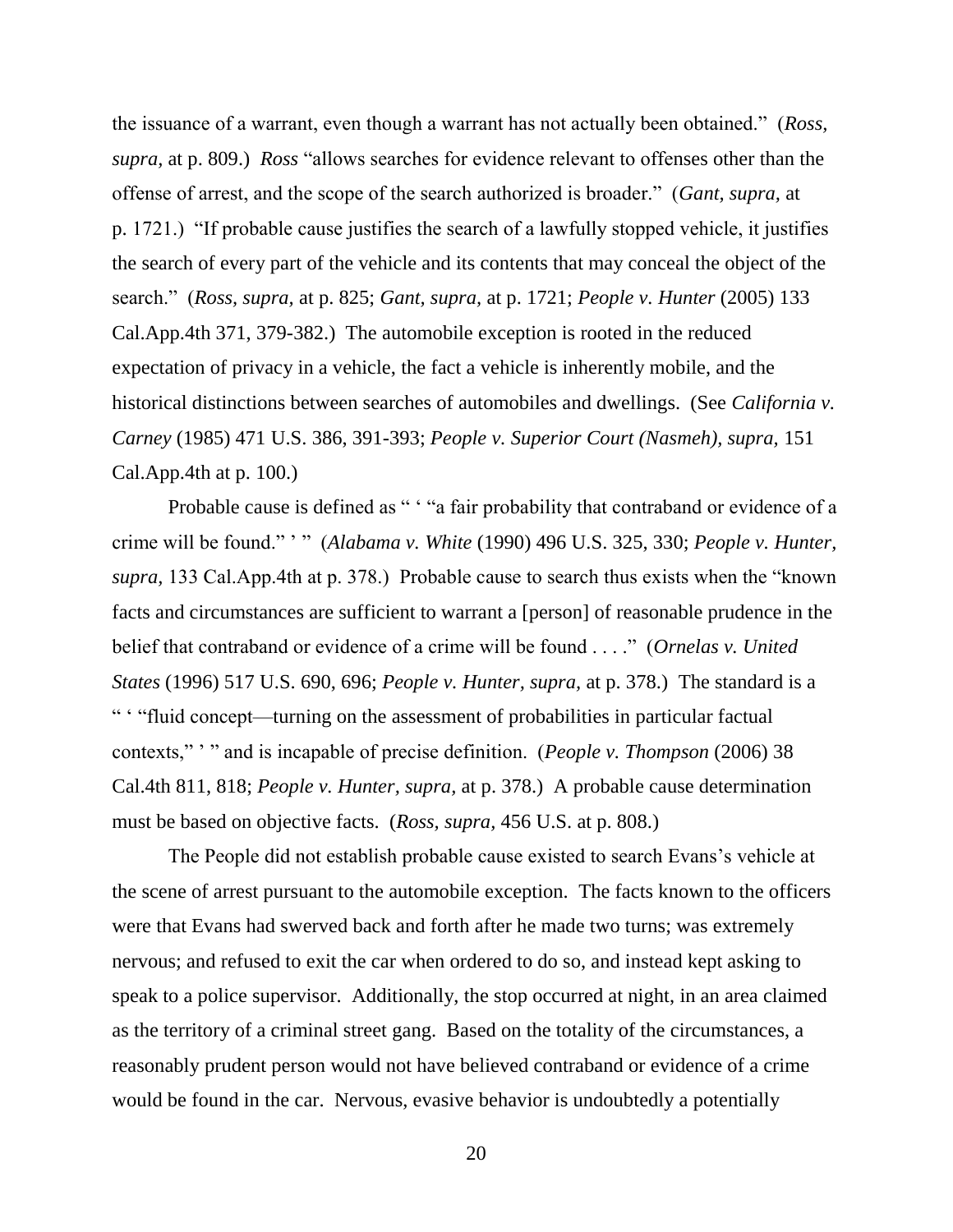significant factor to be considered in determining whether probable cause (or reasonable suspicion) exists. (*Illinois v. Wardlow* (2000) 528 U.S. 119, 124; *In re H.M.* (2008) 167 Cal.App.4th 136, 144; *People v. Osborne, supra,* 175 Cal.App.4th at p. 1058, fn. 5.) Nervousness by itself, however, does not establish probable cause. (*People v. Valenzuela*  (1994) 28 Cal.App.4th 817, 831; *People v. Raybourn* (1990) 218 Cal.App.3d 308, 312 [―Mere nervous, furtive, or evasive conduct in the presence of police will not justify a detention".) Evans's failure to cooperate was likewise insufficient to warrant a reasonable person in the belief there was contraband in the car. (Cf. *Illinois v. Wardlow, supra*, at p. 125 [" 'refusal to cooperate, without more, does not furnish the minimal level of objective justification needed for a detention or seizure' ‖]; *In re Joseph G.* (2000) 85 Cal.App.4th 975, 994-995.) Contrary to situations in which a suspect engages in "headlong flight" *(Illinois v. Wardlow, supra, at p. 124)*, Evans did not attempt to flee. Instead, he kept asking to speak to a police supervisor. We do not condone Evans's refusal to comply with Officer Currie's demand that he exit the vehicle, conduct that provided the justification for his arrest for violating Penal Code section 148. (See *People v. Lloyd* (1989) 216 Cal.App.3d 1425, 1429.) But under the facts presented here, his refusal to cooperate does not establish probable cause to search the vehicle.

Regarding the nature of the area where the stop occurred, Officer Currie explained he ordered Evans to exit the car because it was nighttime in an area claimed as the territory of a gang. Currie did *not* state that he believed Evans was a gang member or engaged in gang-related activity, nor were any facts presented that would have supported such a conclusion. That a detention occurs in a high crime area may contribute to a finding of probable cause if it is relevant to the officer's belief that the suspect is involved in criminal activity (*People v. Nonnette* (1990) 221 Cal.App.3d 659, 668; *People v. Souza*  (1994) 9 Cal.4th 224, 240; cf. *Illinois v. Wardlow, supra,* 528 U.S. at p. 124; *In re H.M., supra,* 167 Cal.App.4th at p. 145), but that principle does not help the People here, given that there was no apparent connection between the hour and area, on the one hand, and the officers' suspicions, on the other.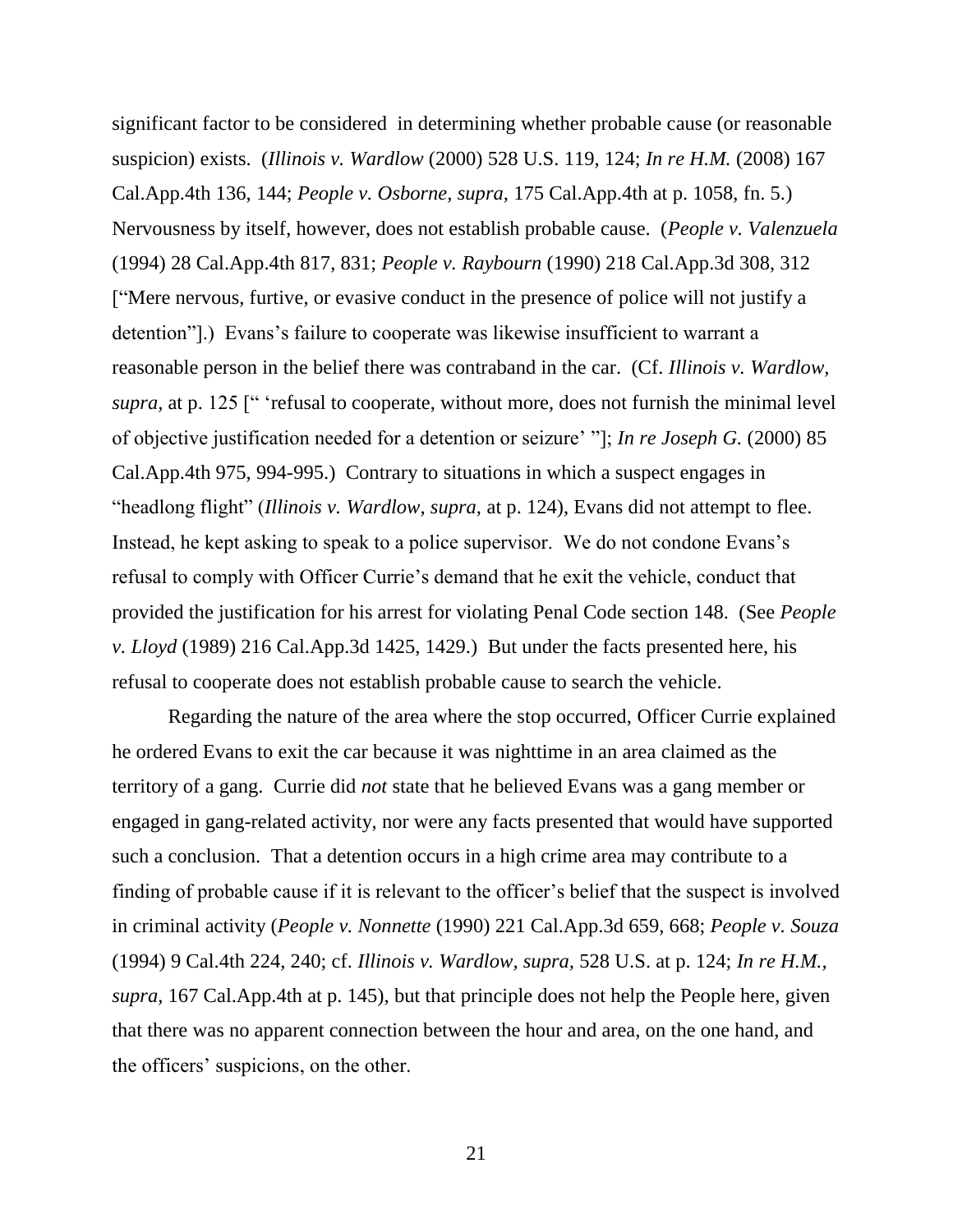As to Evan's erratic driving, the officers followed Evans for a brief period, over a course of several blocks at the most, during which time Evans twice veered back and forth after making turns. These facts logically suggested possible intoxication. But once Officer Currie contacted Evans in his vehicle, nothing suggested Evans was under the influence. Currie did not state that he observed any indicia of intoxication such as the odor of alcohol or marijuana, nystagmus, slurred speech, or the like. Indeed, Currie did not testify that he suspected Evans was intoxicated, or that the search was conducted for that reason. Evans was not arrested for driving under the influence. *People v. Low*  (1983) 148 Cal.App.3d 89, cited by the People, does not assist them. In *Low,* probable cause to search was not based solely upon the fact the driver had swerved back and forth over the road's lane lines. The driver also had staggered when he exited the car; his speech was slurred; his pupils were " 'extremely pinpointed' " and nonresponsive to light; and puncture wounds on his arm indicated heroin use. (*Id*. at p. 91.) No similar facts were present here. Thus, contrary to the People's argument, there was no probable cause to believe Evans was under the influence, nor did the totality of the circumstances establish probable cause.

For the same reasons, there was no probable cause to conduct the search at the impound yard. Setting aside the evidence of the baggies and cash, which was disclosed during the initial, unlawful search, the only additional fact known to officers when they conducted the impound yard search was that Evans had once hidden a gun in his air vent when arrested for a crime sometime previously. Had there been probable cause to believe contraband was in the vehicle, this information would no doubt have given the officers insight into where it might be hidden. We fail to see, however, how the fact a gun was found sometime well before the stop at issue, in regard to an unrelated crime for which Evans was apparently never charged, somehow established probable cause to believe he had contraband in the car on this occasion. Because probable cause did not exist to conduct either the first or second searches, the searches violated the Fourth Amendment.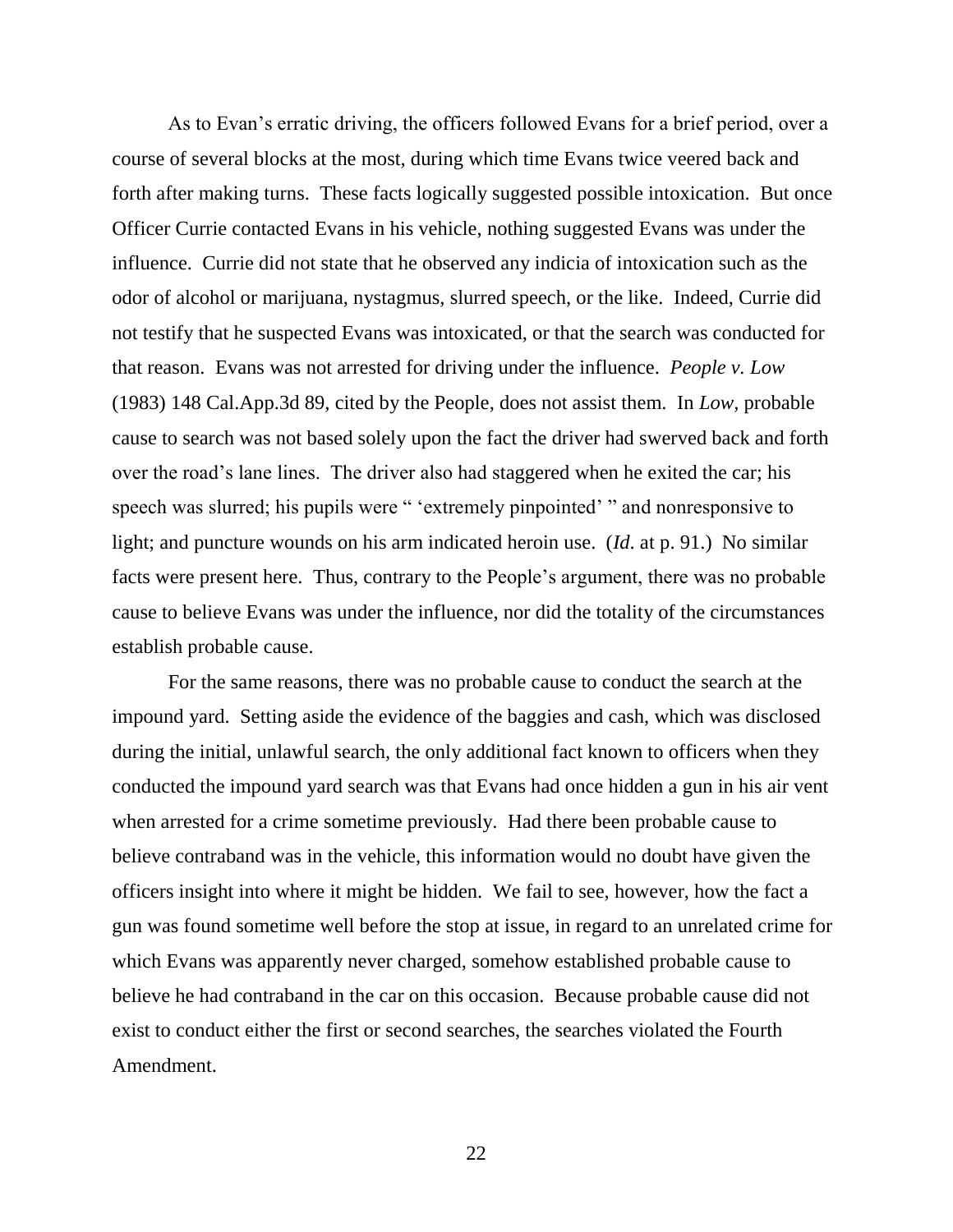## c. *The inevitable discovery doctrine.*

The People argue that even if the searches were unlawful, suppression of the evidence was unwarranted because the baggies, cash, and cocaine inevitably would have been discovered during an inventory search. Under the inevitable discovery doctrine, where the prosecution can establish by a preponderance of the evidence that the information would inevitably have been discovered by lawful means, the exclusionary rule does not apply. (*Nix v. Williams* (1984) 467 U.S. 431, 443-444; *People v. Coffman and Marlow* (2004) 34 Cal.4th 1, 62; *People v. Robles* (2000) 23 Cal.4th 789, 800-801.) "As the United States Supreme Court has explained, the doctrine 'is in reality an extrapolation from the independent source doctrine: *Since* the tainted evidence would be admissible if in fact discovered through an independent source, it should be admissible if it inevitably would have been discovered.' [Citation.]" (*People v. Robles, supra, at* p. 800.) The doctrine is intended to ensure that the prosecution is not placed in a worse position than it would have been had no illegality occurred. (*People v. Coffman and Marlow, supra,* at p. 62.)

The People have failed to establish that the baggies and cash would inevitably have been discovered. The inevitable discovery doctrine was not presented to the trial court below, and the factual basis for the theory was not explored. (Cf. *People v. Robles, supra,* 23 Cal.4th at p. 801.) The impound yard manager testified that his driver would have completed a routine inventory search; however, the yard's policy was to inventory only items that were in plain view. He explained, "We don't search. Just what we can see." Because the cash and the baggies were in the vehicle's center console, and the cocaine was in the air vent, the inventory search conducted at the impound yard would have disclosed none of these items. The record was undeveloped regarding what, if any, additional inventory would have been conducted by police. The impound yard manager identified a "CHP 180" form and testified that "[t]he officer fills it out." Other than this oblique reference, there was no evidence presented regarding when, or whether, a separate inventory would have been conducted by police, or what the scope of such an inventory search would have been. The prosecution has the burden to prove the existence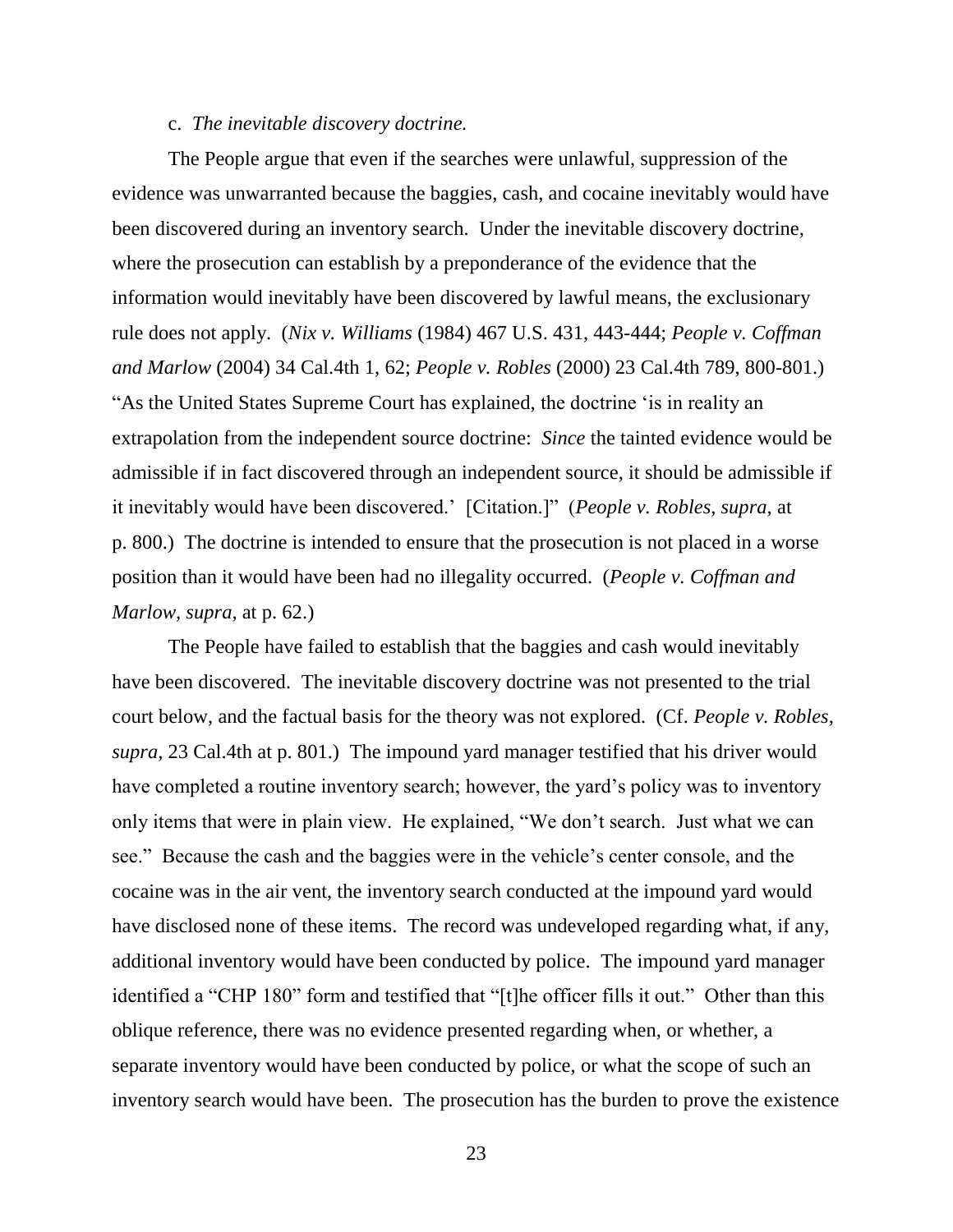of an inventory search policy, including any policy or practice governing the opening of closed containers. (*People v. Williams, supra,* 20 Cal.4th at p. 138.) Given the People's failure to factually develop these predicates to the application of the inevitable discovery doctrine below, they cannot rely upon the doctrine now. **12**

Because both searches were constitutionally impermissible, Evans's suppression motion should have been granted.

**<sup>12</sup>** The People's cursory invocation of the exigent circumstances doctrine is even less persuasive. The People cite no authority discussing application of the exigent circumstances doctrine in the context of a vehicle search. It is true that the presumption of unreasonableness that attaches to a warrantless entry into a home can be overcome by a showing that destruction of evidence is imminent. (*People v. Thompson, supra,* 38 Cal.4th at p. 818.) Entry into a home based on exigent circumstances requires probable cause to believe that the entry is justified by the imminent destruction of evidence or other factors. (*Ibid.; People v. Celis* (2004) 33 Cal.4th 667, 676.) The People fail to adequately address how the doctrine applies in the context of a vehicle search, where the car was in the impound yard, the driver was apparently in the hospital, and the officers had no probable cause to search. Because the People fail to adequately support this argument, we do not consider it. (See *People v. Redd, supra,* 48 Cal.4th at pp. 744-745; *People v. Barnett* (1998) 17 Cal.4th 1044, 1182 [where defendant failed to support his claim with adequate argument, court rejected it as not properly raised]; *People v. Bragg*  (2008) 161 Cal.App.4th 1385, 1396-1397.)